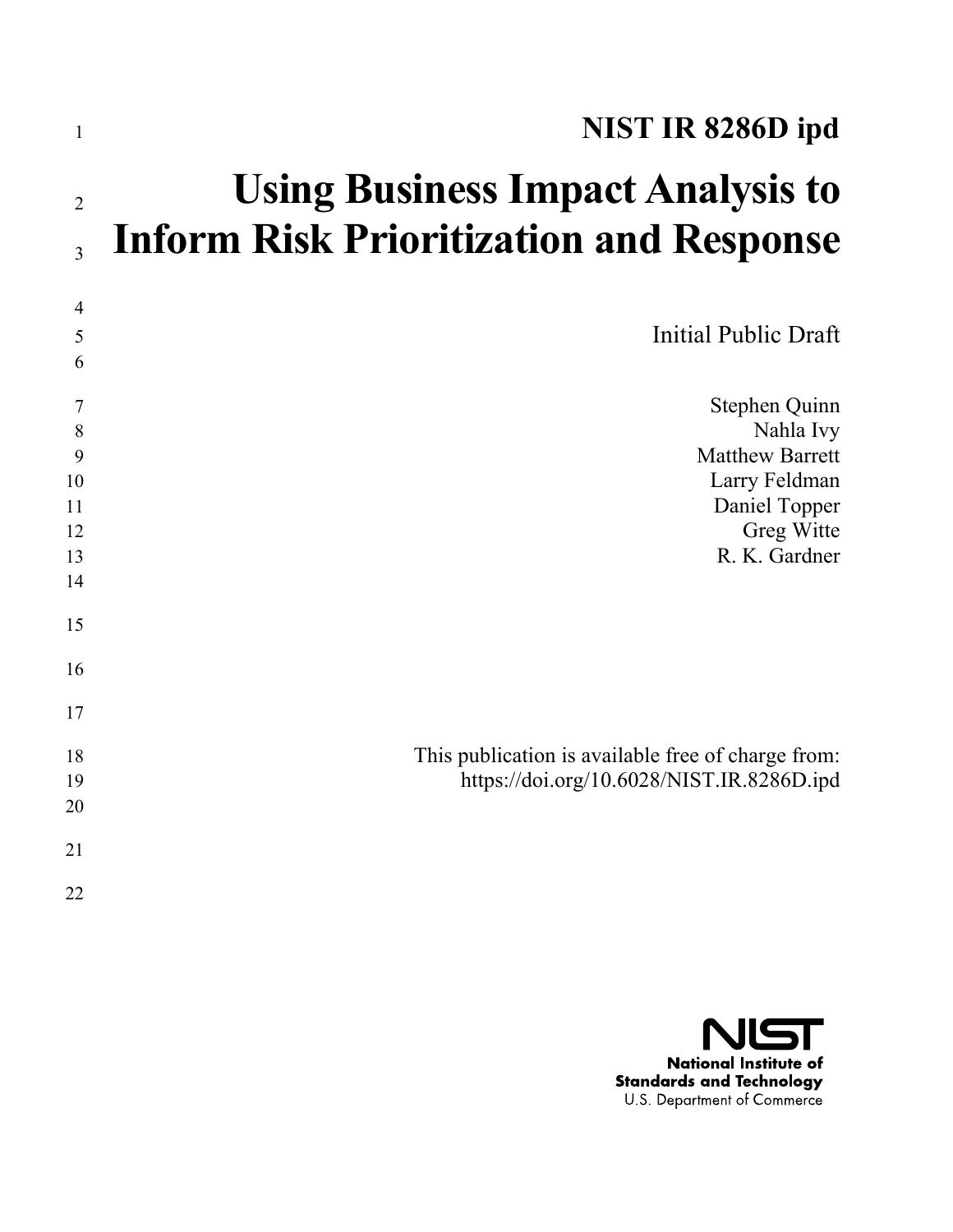# **NIST IR 8286D ipd**

# **Using Business Impact Analysis to Inform Risk Prioritization and Response**

|                                                                      | 26 |
|----------------------------------------------------------------------|----|
| Initial Public Draft                                                 | 27 |
|                                                                      | 28 |
| <b>Matthew Barrett</b><br>Stephen Quinn                              | 29 |
| <b>Computer Security Division</b><br>CyberESI Consulting Group, Inc. | 30 |
| Baltimore, MD<br><b>Information Technology Laboratory</b>            | 31 |
|                                                                      | 32 |
| Nahla Ivy<br>Larry Feldman                                           | 33 |
| Daniel Topper<br>Enterprise Risk Management Office                   | 34 |
| Greg Witte<br><b>Office of Financial Resource Management</b>         | 35 |
| Huntington Ingalls Industries                                        | 36 |
| <b>Annapolis Junction, MD</b>                                        | 37 |
|                                                                      | 38 |
| R. K. Gardner                                                        | 39 |
| <b>New World Technology Partners</b>                                 | 40 |
| Annapolis, MD                                                        | 41 |
|                                                                      | 42 |
|                                                                      | 43 |
| This publication is available free of charge from:                   | 44 |
| https://doi.org/10.6028/NIST.IR.8286D.ipd                            | 45 |
|                                                                      | 46 |
|                                                                      | 47 |
| June 2022                                                            | 48 |
|                                                                      | 49 |
|                                                                      |    |



U.S. Department of Commerce *Gina M. Raimondo, Secretary*

55<br>1956 *Laurie E. Locascio, NIST Director and Under Secretary of Commerce for Standards and Technology*<br>1967 *Laurie E. Locascio, NIST Director and Under Secretary of Commerce for Standards and Technology Laurie E. Locascio, NIST Director and Under Secretary of Commerce for Standards and Technology*

 

52<br>53<br>54<br>55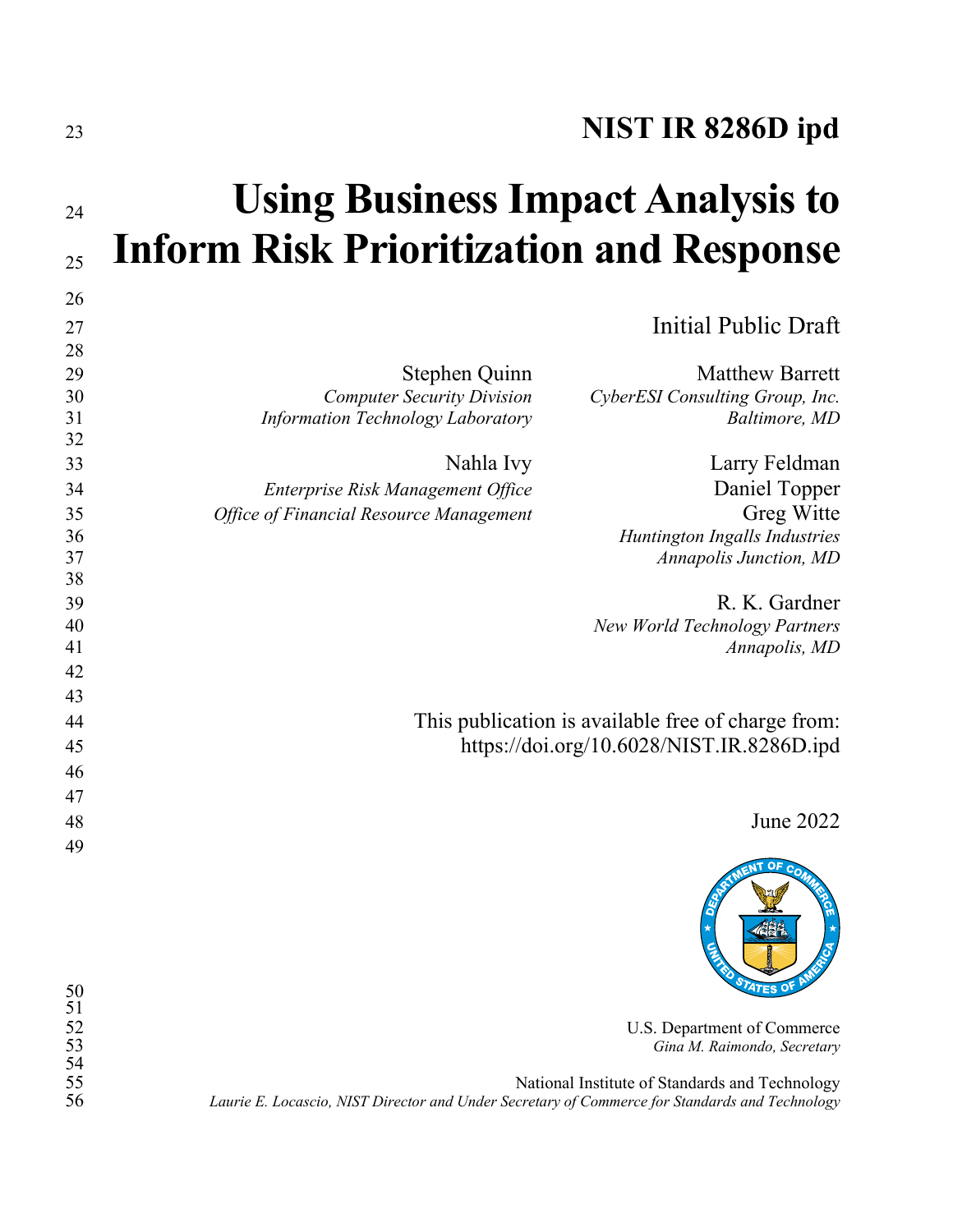| 57<br>58<br>59                   | National Institute of Standards and Technology Interagency or Internal Report 8286D<br><b>Initial Public Draft</b><br>24 pages (June 2022)                                                                                                                                                                                                                                                                                                                                                                                                                                                                                   |  |  |
|----------------------------------|------------------------------------------------------------------------------------------------------------------------------------------------------------------------------------------------------------------------------------------------------------------------------------------------------------------------------------------------------------------------------------------------------------------------------------------------------------------------------------------------------------------------------------------------------------------------------------------------------------------------------|--|--|
| 60<br>61                         | This publication is available free of charge from:<br>https://doi.org/10.6028/NIST.IR.8286D.ipd                                                                                                                                                                                                                                                                                                                                                                                                                                                                                                                              |  |  |
| 62<br>63<br>64<br>65             | Certain commercial entities, equipment, or materials may be identified in this document in order to describe an<br>experimental procedure or concept adequately. Such identification is not intended to imply recommendation or<br>endorsement by NIST, nor is it intended to imply that the entities, materials, or equipment are necessarily the best<br>available for the purpose.                                                                                                                                                                                                                                        |  |  |
| 66<br>67<br>68<br>69<br>70<br>71 | There may be references in this publication to other publications currently under development by NIST in accordance<br>with its assigned statutory responsibilities. The information in this publication, including concepts and methodologies,<br>may be used by federal agencies even before the completion of such companion publications. Thus, until each<br>publication is completed, current requirements, guidelines, and procedures, where they exist, remain operative. For<br>planning and transition purposes, federal agencies may wish to closely follow the development of these new<br>publications by NIST. |  |  |
| 72<br>73<br>74                   | Organizations are encouraged to review all draft publications during public comment periods and provide feedback to<br>NIST. Many NIST cybersecurity publications, other than the ones noted above, are available at<br>https://csrc.nist.gov/publications.                                                                                                                                                                                                                                                                                                                                                                  |  |  |
| 75                               | Public comment period: June 9, 2022 - July 18, 2022                                                                                                                                                                                                                                                                                                                                                                                                                                                                                                                                                                          |  |  |
| 76                               | Submit comments on this publication to: nistir8286@nist.gov                                                                                                                                                                                                                                                                                                                                                                                                                                                                                                                                                                  |  |  |
| 77<br>78<br>79                   | National Institute of Standards and Technology<br>Attn: Applied Cybersecurity Division, Information Technology Laboratory<br>100 Bureau Drive (Mail Stop 2000) Gaithersburg, MD 20899-2000                                                                                                                                                                                                                                                                                                                                                                                                                                   |  |  |
| 80                               | All comments are subject to release under the Freedom of Information Act (FOIA).                                                                                                                                                                                                                                                                                                                                                                                                                                                                                                                                             |  |  |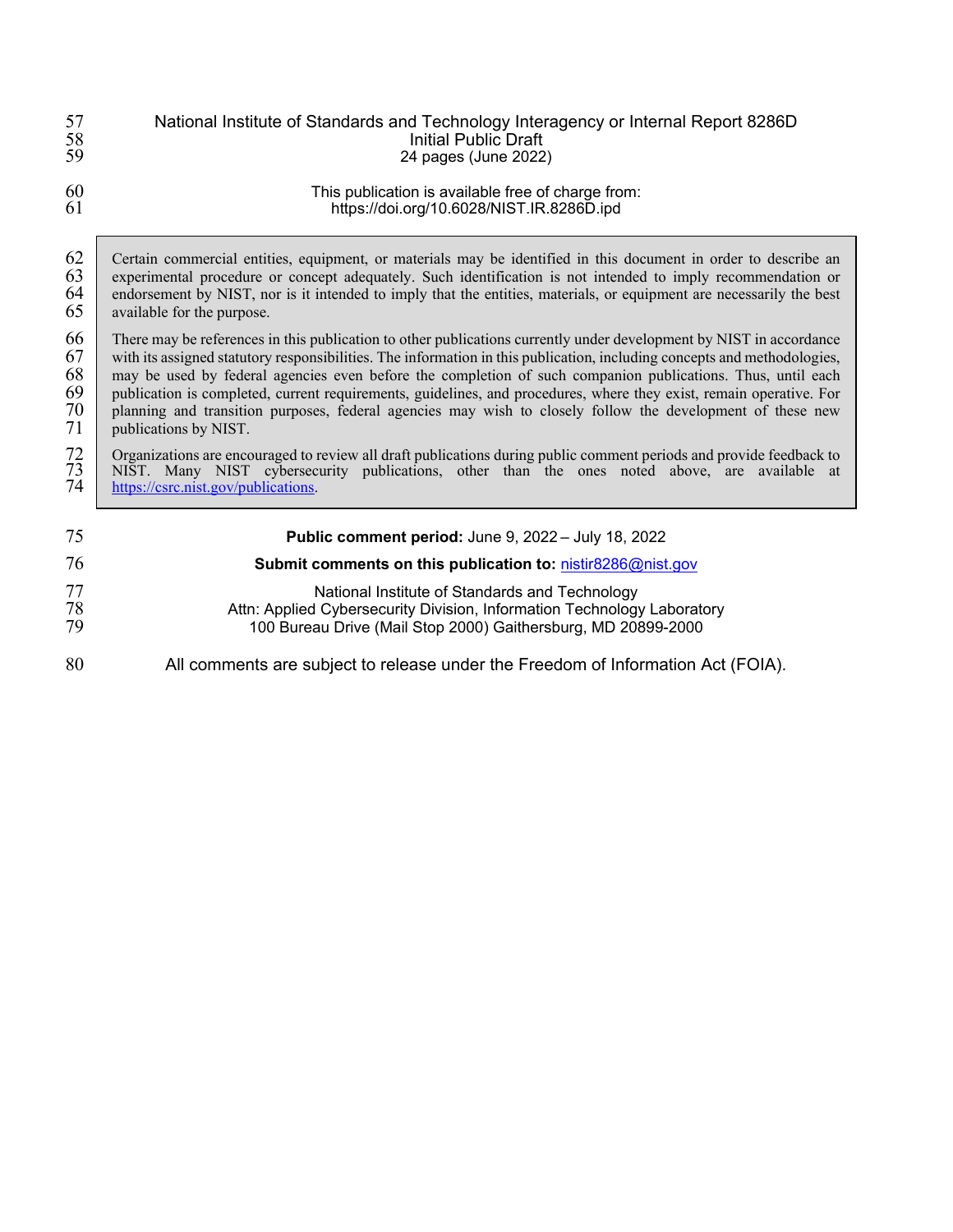### **Reports on Computer Systems Technology**

 The Information Technology Laboratory (ITL) at the National Institute of Standards and Technology (NIST) promotes the U.S. economy and public welfare by providing technical leadership for the Nation's measurement and standards infrastructure. ITL develops tests, test methods, reference data, proof of concept implementations, and technical analyses to advance the development and productive use of information technology. ITL's responsibilities include the development of management, administrative, technical, and physical standards and guidelines for the cost-effective security and privacy of other than national security-related information in federal information systems.

#### **Abstract**

While business impact analysis (BIA) has historically been used to determine availability

requirements for business continuity, the process can be extended to provide broad

understanding of the potential impacts to the enterprise mission from any type of loss. The

management of enterprise risk requires a comprehensive understanding of the mission-essential

functions (i.e., what must go right) and the potential risk scenarios that jeopardize those

functions (i.e., what might go wrong).

The process described in this publication helps leaders determine which assets enable the

achievement of mission objectives and to evaluate the factors that render assets as critical and

sensitive. Based on those factors, enterprise leaders provide risk directives (i.e., risk appetite and

tolerance) as input to the BIA. System owners then apply the BIA to developing asset

categorization, impact values, and requirements for the protection of critical or sensitive assets.

The output of the BIA is the foundation for ERM/CSRM process, as described in the NISTIR

8286 series, and enables consistent prioritization, response, and communication regarding

information security risk.

### **Keywords**

106 Business Impact Analysis; Cybersecurity Risk Management; Cybersecurity Risk Register;<br>107 Enterprise Risk Management: Information and Communications Technology.

Enterprise Risk Management; Information and Communications Technology.

### **Audience**

The primary audience for this publication includes public- and private-sector cybersecurity

professionals at all levels who understand cybersecurity but may be unfamiliar with the details of

enterprise risk management (ERM). The secondary audience includes both federal and non-

Federal Government corporate officers, high-level executives, ERM officers and staff members,

and others who understand ERM but may be unfamiliar with the details of cybersecurity. All

readers are expected to gain an improved understanding of how cybersecurity risk management

(CSRM) and ERM complement and relate to each other as well as the benefits of integrating

116 their use.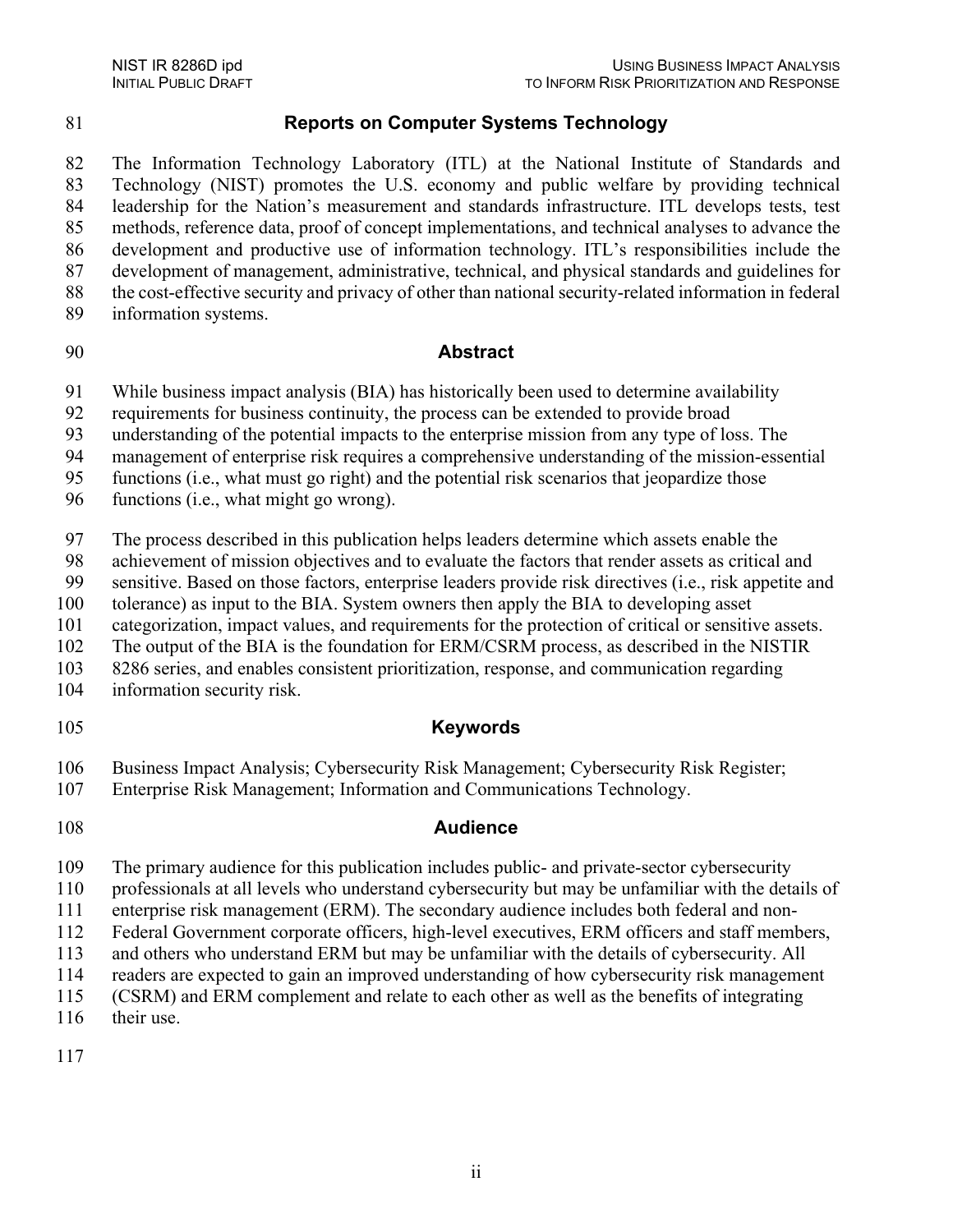118 **Call for Patent Claims** 119 This public review includes a call for information on essential patent claims (claims whose use 120 would be required for compliance with the guidance or requirements in this Information 121 Technology Laboratory (ITL) draft publication). Such guidance and/or requirements may be 122 directly stated in this ITL Publication or by reference to another publication. This call also 123 includes disclosure, where known, of the existence of pending U.S. or foreign patent applications 124 relating to this ITL draft publication and of any relevant unexpired U.S. or foreign patents. 125 126 ITL may require from the patent holder, or a party authorized to make assurances on its behalf, 127 in written or electronic form, either: 128 129 a) assurance in the form of a general disclaimer to the effect that such party does not hold 130 and does not currently intend holding any essential patent claim(s); or 131 132 b) assurance that a license to such essential patent claim(s) will be made available to 133 applicants desiring to utilize the license for the purpose of complying with the guidance 134 or requirements in this ITL draft publication either: 135 136 i. under reasonable terms and conditions that are demonstrably free of any unfair 137 discrimination; or 138 ii. without compensation and under reasonable terms and conditions that are 139 demonstrably free of any unfair discrimination. 140 141 Such assurance shall indicate that the patent holder (or third party authorized to make assurances 142 on its behalf) will include in any documents transferring ownership of patents subject to the 143 assurance, provisions sufficient to ensure that the commitments in the assurance are binding on 144 the transferee, and that the transferee will similarly include appropriate provisions in the event of 145 future transfers with the goal of binding each successor-in-interest. 146

147 The assurance shall also indicate that it is intended to be binding on successors-in-interest 148 regardless of whether such provisions are included in the relevant transfer documents.

149

150 Such statements should be addressed to: [nistir8286@nist.gov](https://palydin-my.sharepoint.com/personal/greg_palydin_com/Documents/NIST/ERM/BIA/nistir8286@nist.gov)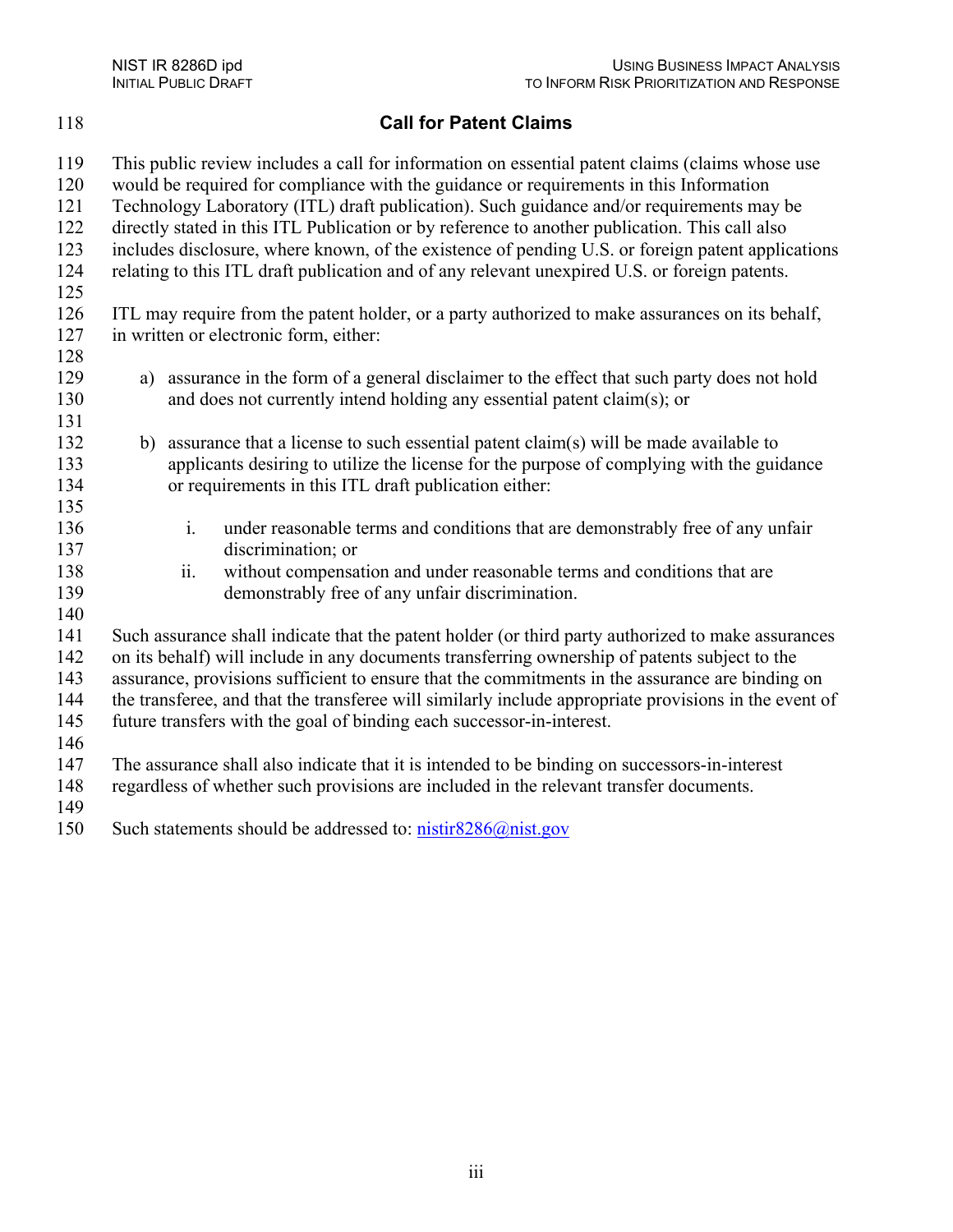#### <span id="page-5-1"></span>151 **Executive Summary**

152 Risk is measured in terms of impact on enterprise mission, so it is vital to understand the various 153 information and technology (IT) assets whose functions enable that mission. Each asset has a 154 value to the enterprise. For government enterprises, many of those IT assets are key components 155 for supporting critical services provided to citizens. For corporations, IT assets have a direct 156 influence on enterprise capital and valuation, and IT risks can have a direct impact on the 157 balance sheet or budget. For each type of enterprise, it is both vital and challenging to determine 158 the conditions that will truly impact a mission. Today's government agencies continue to provide 159 critical services, yet they must also adhere to priority directives from senior leaders. In the 160 commercial world, mission priority is often driven by long-term goals as well as factors that 161 might impact the next quarter's earnings call. Therefore, it is highly important to continually 162 analyze and understand the enterprise resources that enable enterprise objectives and that can be 163 jeopardized by cybersecurity risks.

164 The NIST Interagency or Internal Report (NISTIR) 8286 series has coalesced around the risk

165 register as a construct for storing and a process for communicating risk data [\[NISTIR8286\].](#page-22-0)

166 Another critical artifact of risk management that serves as both a construct and a means of

167 communication with the risk register is the Business Impact Analysis (BIA) Register. The BIA

168 examines the potential impact associated with the loss or degradation of an enterprise's

169 technology-related assets based on a qualitative or quantitative assessment of the criticality and

170 sensitivity of those assets and stores the results in the BIA Register. An asset criticality or

171 resource dependency assessment identifies and prioritizes the information assets that support the

172 enterprise's critical missions. Similarly, assessments of asset sensitivity identify and prioritize 173 information assets that store, process, or transmit information that must not be modified or

174 disclosed to unauthorized parties. In the cybersecurity realm, the use of the BIA has historically

175 been limited to calculations of quality-based and time-based objectives for incident handling

176 (including continuity of operations and disaster recovery).

177 Because the BIA serves as a nexus for understanding risk (which is the measurement of

178 uncertainty on the mission), it provides a basis for risk appetite and tolerance values as part of

179 the enterprise risk strategy.<sup>1</sup> That guidance supports performance and risk metrics based on the

180 relative value of enterprise assets to communicate and monitor CSRM activities, including

181 measures determined to be key performance indicators (KPIs) and key risk indicators (KRIs).

182 BIA supports asset classification that drives requirements, risk communications, and monitoring.

183 Expanding use of the BIA to include confidentiality and integrity considerations supports

184 comprehensive risk analysis. The basis of asset valuation on enterprise impact helps to better

185 align risk decisions to enterprise risk strategy. CSRM/ERM integration helps to complete the risk

186 cycle by informing future iterations of impact analysis based on previous information gained

<span id="page-5-0"></span>187 through cybersecurity risk register (CSRR) aggregation, as detailed in NISTIR 8286C. As

<sup>1</sup> OMB Circular A-123 defines risk appetite as "the broad-based amount of risk an organization is willing to accept in pursuit of its mission/vision. It is established by the organization's most senior level leadership and serves as the guidepost to set strategy and select objectives." The same document defines *risk tolerance* as "the acceptable level of variance in performance relative to the achievement of objectives."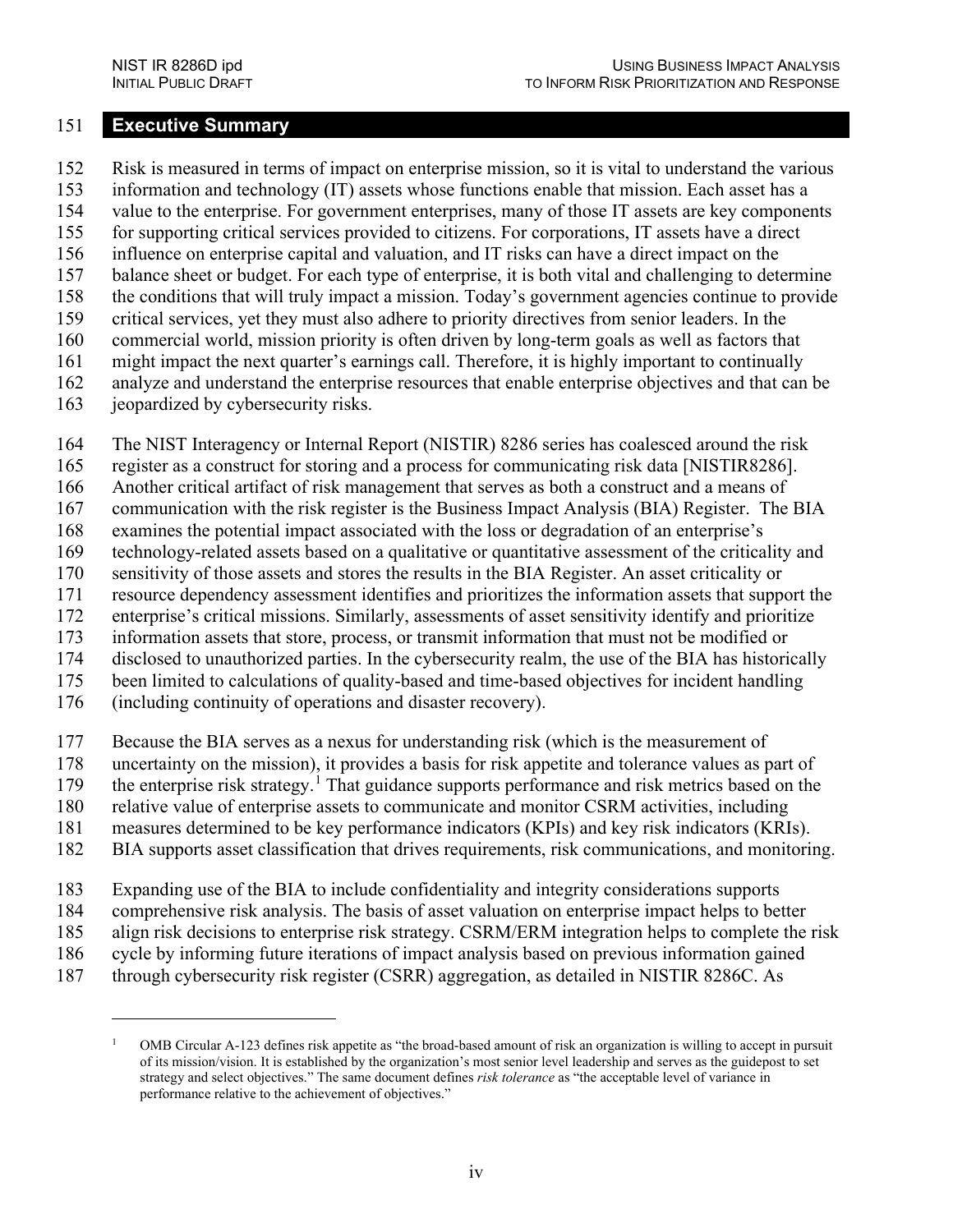- organizational and enterprise leaders gain an understanding of aggregate risk exposure and
- composite impact, that information helps adjust risk expectations (including business impact
- guidance to ensure ongoing balance among asset value, resource optimization, and risk
- considerations).
- The BIA process enables system owners to record the benefits provided by an asset by
- considering the contribution to the enterprise, particularly in terms of mission, finance, and
- reputational aspects. Informed about how each asset supports enterprise value, system owners
- can then work with risk managers to determine the implications of uncertainty on those assets.
- It is more critical than ever to have centralized and reliable asset information recorded in the BIA
- Register since enterprises increasingly rely on various types of information and communications
- 198 technology (ICT) resources, which are increasingly targeted by adversaries. The BIA process<br>199 provides information that can be consistently recorded in a centralized registry of important as
- provides information that can be consistently recorded in a centralized registry of important asset
- management information, such as system ownership, contact information for key stakeholders,
- and characteristics of the physical devices (or services). Since asset management is an important
- element of cybersecurity risk management, this information is quite valuable for protecting the
- asset, detecting cyber events, responding quickly to potential issues, and recovering services
- when necessary.
- Public- and private-sector enterprises must maintain a continual understanding of potential
- business impacts, the risk conditions that might lead to those impacts, and the steps being taken
- (as recorded in various risk registers and, ultimately, in the Enterprise Risk Profile). In many
- cases, when a company or agency is asked about risks, they are being asked to describe potential
- impacts. Companies must describe the risk factors that could have a material adverse effect on
- the enterprise's financial position, its ability to operate, or its corporate cash flow. Agencies must
- report to legislative and regulatory stakeholders about adverse impacts that could impair agency
- funding and mission. Use of the BIA methodology to categorize the criticality and *sensitivity* of
- enterprise assets enables effective risk management and the subsequent integration of reporting
- and monitoring at the enterprise level to ensure that risk and resource utilization are optimized in
- 215 light of the value of those assets.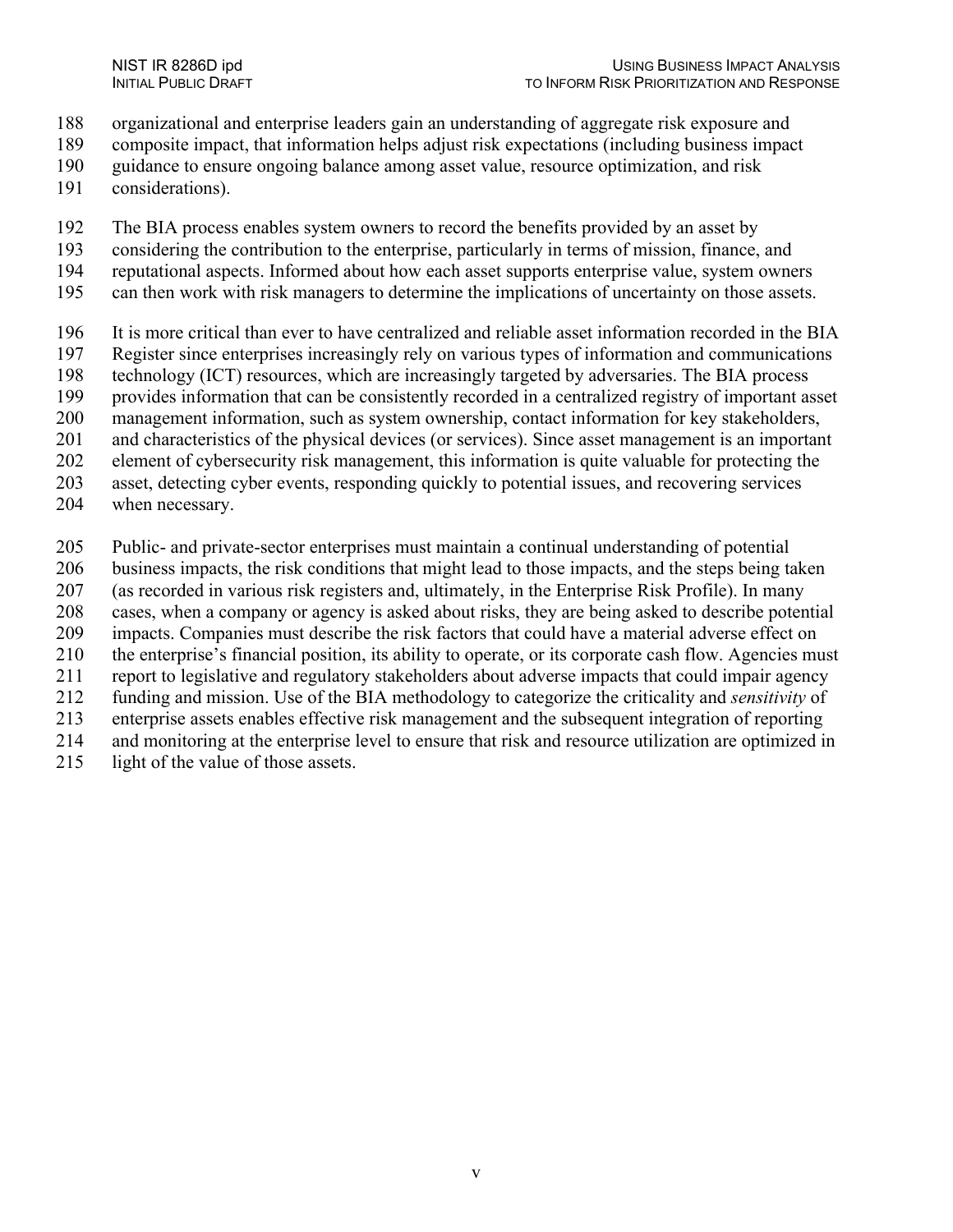| 216      |                                                                                |                  | <b>Table of Contents</b>                                              |  |
|----------|--------------------------------------------------------------------------------|------------------|-----------------------------------------------------------------------|--|
| 217      |                                                                                |                  |                                                                       |  |
| 218<br>1 |                                                                                |                  |                                                                       |  |
| 219      |                                                                                | 1.1              |                                                                       |  |
| 220      |                                                                                | 1.2 <sub>2</sub> |                                                                       |  |
| 221      |                                                                                | 1.3              |                                                                       |  |
| 222      | Cataloging and Categorizing Assets Based on Enterprise Value 4<br>$\mathbf{2}$ |                  |                                                                       |  |
| 223      |                                                                                | 2.1              |                                                                       |  |
| 224      |                                                                                | 2.2              |                                                                       |  |
| 225      |                                                                                | 2.3              |                                                                       |  |
| 226      |                                                                                | 2.4              | Determining Loss Scenarios and Their Consequences  8                  |  |
| 227      |                                                                                | 2.5              | Business Impact Analysis in Terms of Criticality and Sensitivity 10   |  |
| 228      |                                                                                | 2.6              |                                                                       |  |
| 229      |                                                                                | 2.7              | Consistent Business Impact Analysis Through an Enterprise Approach 12 |  |
| 230      |                                                                                | 2.8              | Using a BIA to Support an Enterprise Registry of System Assets  13    |  |
| 231      | 3                                                                              |                  |                                                                       |  |
| 232      |                                                                                |                  |                                                                       |  |
| 233      |                                                                                |                  |                                                                       |  |
| 234      |                                                                                |                  | <b>List of Appendices</b>                                             |  |
| 235      |                                                                                |                  |                                                                       |  |
| 236      |                                                                                |                  |                                                                       |  |
| 237      |                                                                                |                  | <b>List of Figures</b>                                                |  |
| 238      | Figure 1: Integration of BIA Process with Cybersecurity Risk Management5       |                  |                                                                       |  |
| 239      |                                                                                |                  |                                                                       |  |
| 240      |                                                                                |                  |                                                                       |  |
| 241      | Figure 4: Elements of Information Risk Identification (from NISTIR 8286A) 9    |                  |                                                                       |  |
| 242      |                                                                                |                  |                                                                       |  |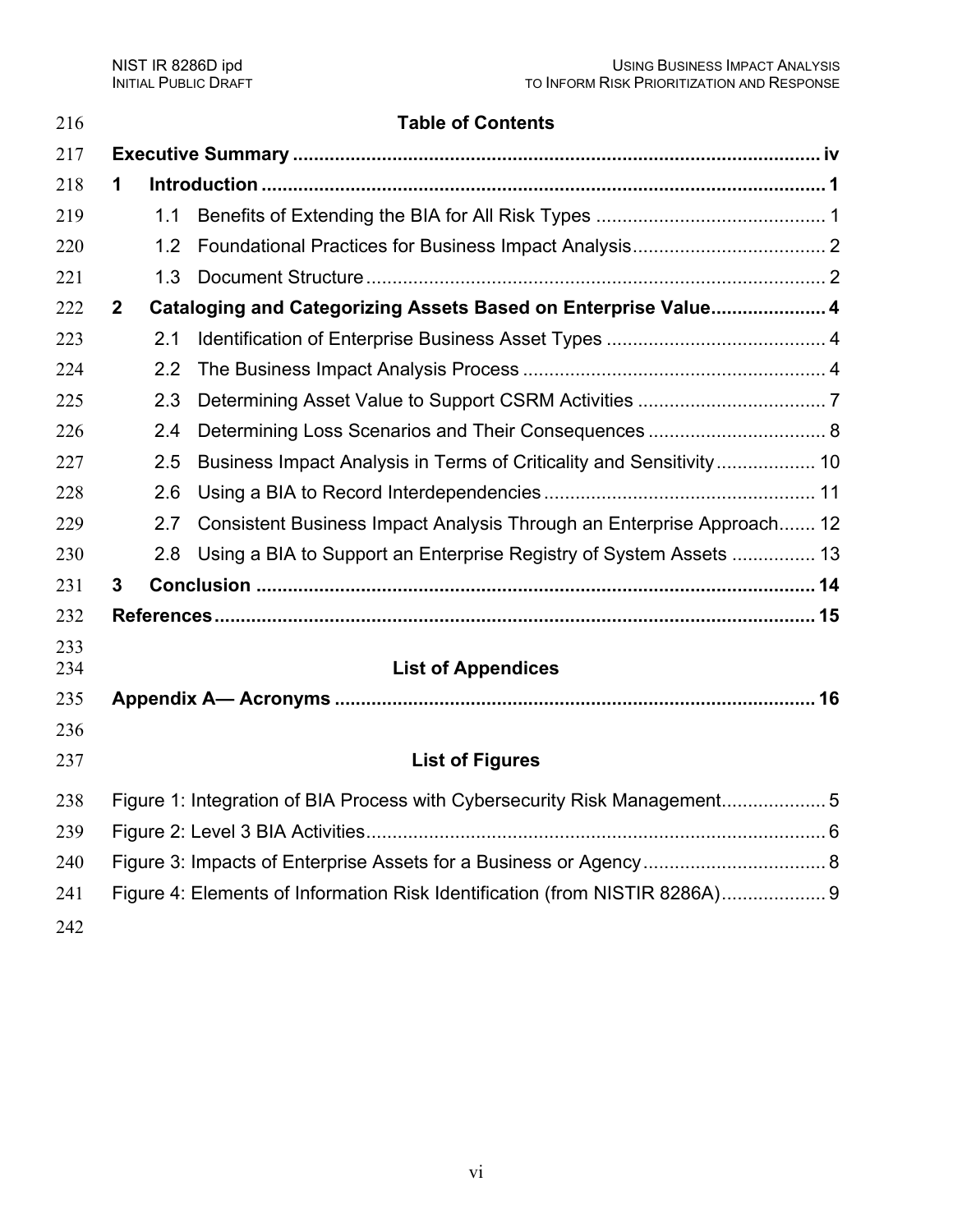#### <span id="page-8-0"></span>243 **1 Introduction**

244 Risk is measured in terms of impact on the enterprise mission, so it is vital to understand the 245 various information and communications technology (ICT) assets whose functions enable that 246 mission, as well as any potential uncertainties that jeopardize those assets. Each IT asset has a 247 value to the enterprise. For government enterprises, many of those IT assets are key components 248 for supporting critical services provided to citizens. For corporations, IT assets have a direct 249 influence on enterprise capital and valuation, and IT risks can have a direct impact on the 250 balance sheet or budget. For each type of enterprise, it can be challenging to determine what 251 conditions will truly impact the mission. Today's government agencies continue to provide 252 critical services, yet they must also adhere to priority directives from senior leaders. In the 253 commercial world, mission priority is often driven by long-term goals as well as impacts on the 254 next quarter's earnings call. Therefore, it is highly important to continually analyze and 255 understand the enterprise resources that enable enterprise objectives and that can be jeopardized 256 by cybersecurity risks.

- 257 The NIST Interagency or Internal Report (NISTIR) 8286 series has coalesced around the risk
- 258 register as a construct for storing and a process for communicating risk data [\[NISTIR8286\]](#page-22-0).
- 259 Another critical artifact of risk management that serves as both a construct and a means of
- 260 communication with the risk register is the Business Impact Analysis (BIA) Register. The BIA
- 261 examines the potential impact associated with the loss or degradation of an enterprise's
- 262 information assets based on a qualitative or quantitative assessment of the criticality and
- 263 sensitivity of those assets. An asset criticality or resource dependency assessment identifies and
- 264 prioritizes the information assets that support the enterprise's critical missions. Similarly,
- 265 assessments of asset sensitivity identify and prioritize information assets that store, process, or 266 transmit information that must not be modified or disclosed to unauthorized parties.
- 267 *Identifying and Estimating Cybersecurity Risk for Enterprise Risk Management*, NISTIR 8286A, 268 points out that
- 269 …the first prerequisite for risk identification is the determination of enterprise 270 assets that could be affected by risk. Assets are not limited to technology; they 271 include any resource that helps to achieve the mission (e.g., people, facilities, 272 critical data, intellectual property, services).
- 273 Section 2 of that NISTIR further describes BIA as a helpful process "to consistently evaluate,
- 274 record, and monitor the criticality and sensitivity of enterprise assets. The BIA categorization 275 can, in turn, inform the establishment of risk tolerance levels."

#### <span id="page-8-1"></span>276 **1.1 Benefits of Extending the BIA for All Risk Types**

277 The BIA is broadly recognized as a proven method for business continuity and disaster recovery

- 278 planning and prioritization. BIA processes and templates enable the discussion and
- 279 documentation of recovery objectives and service delivery criteria for important business
- 280 applications. Availability considerations, however, only comprise a portion of the types of
- 281 cybersecurity risks facing the enterprise. In fact, many recent attack patterns indicate that an
- 282 adversary is likely to combine attack types. For example, a criminal might encrypt important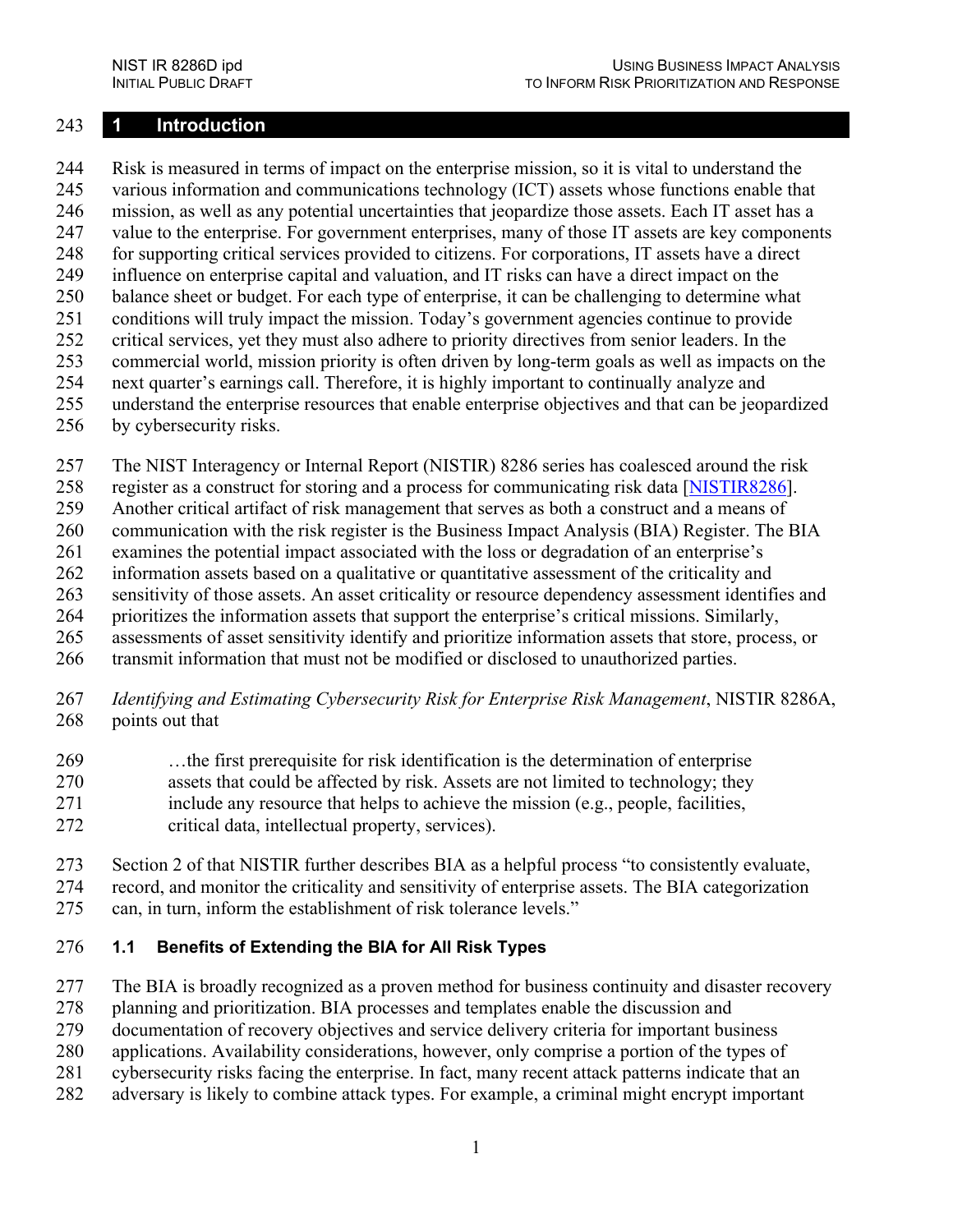- company information (causing availability impact) while also threatening to disclose those same
- sensitive corporate records (causing confidentiality impact) unless a ransom is paid. A
- consideration of the potential harmful impacts of loss on important assets enables risk planning
- and prepares for the completion of cybersecurity risk registers (CSRRs) as described in this
- NISTIR 8286 series.
- Enterprise stakeholders can also use the BIA process to identify enterprise resources that use
- critical information types. In addition to internal reasons for protecting critical and sensitive
- information, enterprises may also need to categorize assets for mandatory external compliance.
- Many regulations and contractual requirements stipulate that certain critical and sensitive
- information must be protected, so the BIA determination helps to understand where those
- mandates apply.
- The BIA provides a solid foundation to identify, monitor, and communicate about potential
- impacts related to the loss of availability, confidentiality and integrity. This supports the process
- that has been described throughout the NISTIR 8286 series, applying an understanding of
- enterprise strategy and risk direction to guide cybersecurity risk management (CSRM) and to
- record and communicate CSRM activities in support of ERM objectives.

#### <span id="page-9-0"></span>**1.2 Foundational Practices for Business Impact Analysis**

- To gain the enterprise benefits of BIAs for consistent prioritization and risk assessment, there
- must be a consistent application of the processes and forms used. When impact analysis is
- performed in a structured and repeatable manner, the impact assertions and resulting decisions
- are more reliable.<sup>[2](#page-9-2)</sup> To support a consistent analysis of business impact, senior leaders define
- clear criteria for criticality and sensitivity. These criteria should be reviewed periodically and
- adjusted as needed. Guidance should also direct those performing a BIA to consider the worst-
- case scenario when determining potential impacts, such as a disruption to an e-commerce
- website on the busiest day of the sales year.
- As with many elements of risk management, it is usually more important to be consistent than to
- be exactly precise in analytic results. Even if the actual calculation of the business impact of a
- loss might not be exact, that figure can be adjusted through subsequent iterations, and an
- understanding of the relative priority and severity of a loss still enables effective decision-
- making.

# <span id="page-9-1"></span>**1.3 Document Structure**

- The remainder of this document is organized into the following major sections:
- Section 2 describes specific considerations for the documentation and analysis of business impacts resulting from a full or partial loss of confidentiality, integrity, or
- <span id="page-9-2"></span>availability of a mission-essential resource.

<sup>&</sup>lt;sup>2</sup> Section 2.2 provides details regarding a BIA process that can be consistently applied in an enterprise.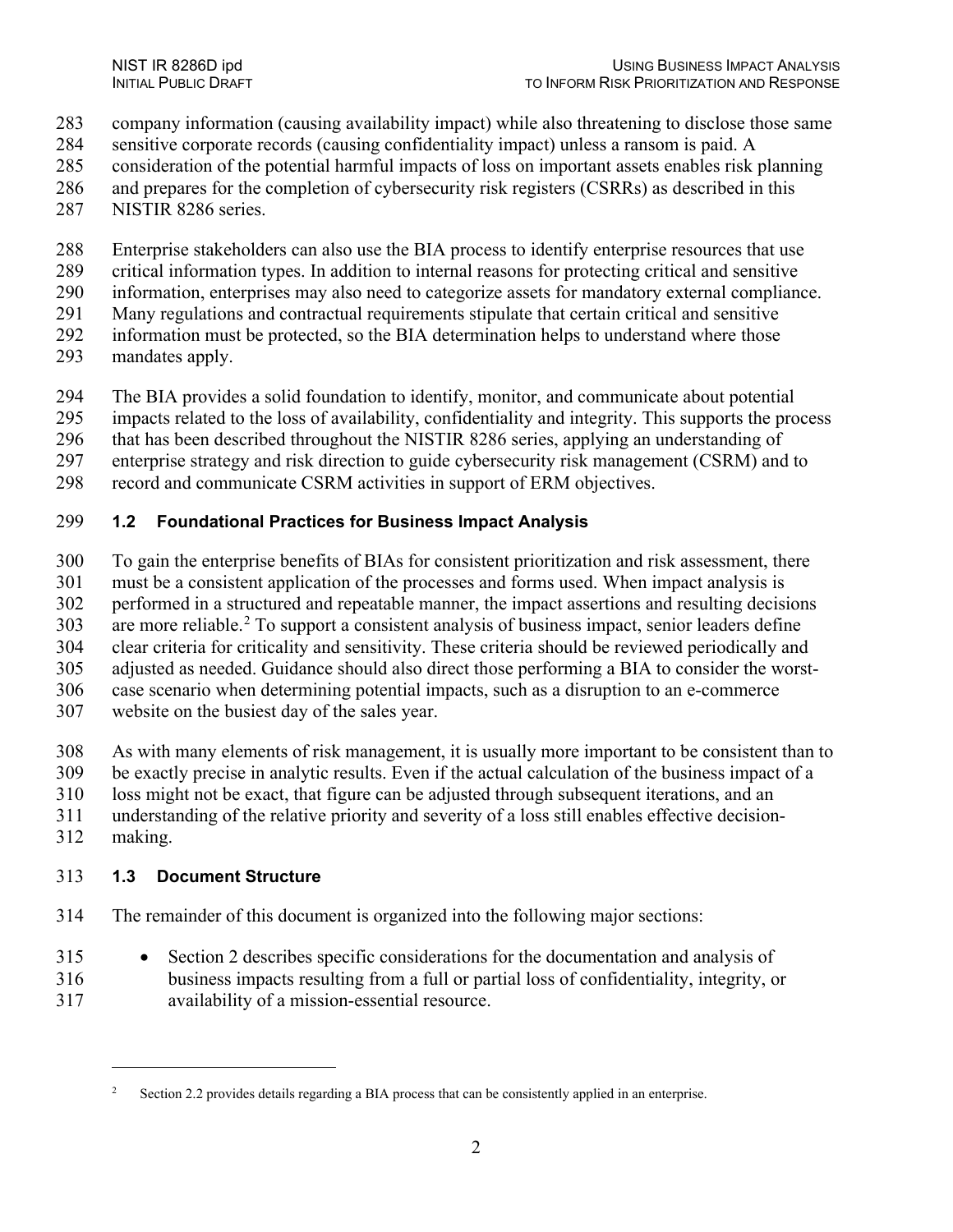- 318 Section 3 provides a conclusion that summarizes this report and points out relevant
- 319 connections to other NIST publications, including companion documents from the<br>320 NISTIR 8286 series. NISTIR 8286 series.
- 321 Appendix A contains acronyms used in the document.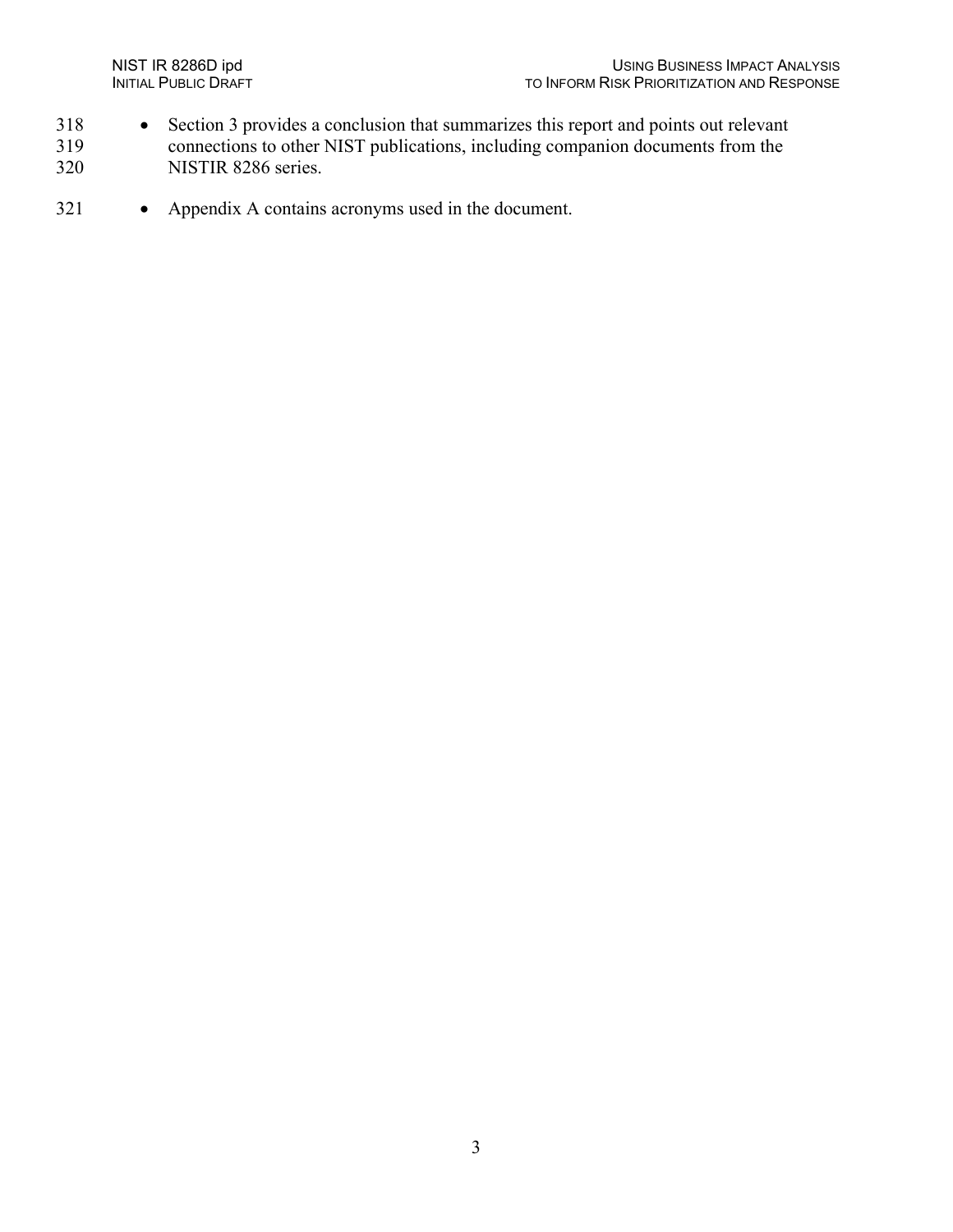#### <span id="page-11-0"></span>322 **2 Cataloging and Categorizing Assets Based on Enterprise Value**

323 All public- and private-sector enterprises use a significant array of assets to accomplish their 324 missions. While the term "asset" may immediately call to mind technical equipment, assets cover 325 a much broader set of resources. An asset may be tangible (e.g., a physical item such as

326 hardware, firmware, computing platform, network device, or another technology component) or

327 intangible (e.g., data, information, software, trademark, copyright, patent, intellectual property,

328 image, or reputation). The value of an asset is driven by stakeholders based on the enterprise's

329 mission. Practitioners should keep in mind that intangible assets (e.g., privacy, reputation, public

330 confidence, institutional knowledge, and intellectual property) are often impacted by attacks.

#### <span id="page-11-1"></span>331 **2.1 Identification of Enterprise Business Asset Types**

332 To inform risk identification and analysis, the reviewer must begin with the types of information

333 that might be impacted. For ICT assets, those are primarily risks to information-related systems

334 but also include operational technology that supports transactions, sensors, and cyber-physical

[3](#page-11-4)35 control signals.<sup>3</sup> Some examples are provided in [Table 1.](#page-11-3)

#### 336 **Table 1: Examples of Enterprise Business Asset Types**

<span id="page-11-3"></span>

| <b>Asset Type</b>                         | <b>Description</b>                                                                                                                                          | <b>Examples</b>                                                                                   |  |
|-------------------------------------------|-------------------------------------------------------------------------------------------------------------------------------------------------------------|---------------------------------------------------------------------------------------------------|--|
| Information-related Items<br>(Tangible)   | The physical assets needed to support<br>operations, including financial records,<br>customer data, or supporting systems                                   | Hardware, firmware, computing<br>platform, network device, or another<br>technology component     |  |
| Information-related Items<br>(Intangible) | General information needed to support<br>operations, including financial records,<br>customer data, or supporting systems                                   | Data, information, software,<br>trademark, patent, intellectual<br>property, image, or reputation |  |
| Transactions                              | Information related to or resulting from a<br>specific business-related interaction                                                                         | Product sale, agency service, non-<br>profit grant provision                                      |  |
| <b>Control Signals</b>                    | An electronic command intended to control<br>the functions of an automated system or<br>infrastructure                                                      | Command to close a cyber-physical<br>valve, electronic message to close<br>an electrical breaker  |  |
| <b>Sensor Readings</b>                    | Information produced by dedicated device<br>types to convert physical process variables<br>into control signals to monitor or manage an<br>automated system | Alarms and indicators (e.g., pipeline<br>pressure, system temperature)                            |  |

#### <span id="page-11-2"></span>337 **2.2 The Business Impact Analysis Process**

338 To consider the possible impacts of loss on an asset, one must first determine the value of the

339 asset to the enterprise. While the direct replacement cost of components of the asset are a factor

340 in that valuation, an asset's value is directly dependent on the extent to which it helps achieve the

341 organization's objectives (or to support other assets' ability to do so). Understanding the

342 enterprise value of an asset requires an understanding of "what needs to go right" to accomplish

<span id="page-11-4"></span>343 the mission.

<sup>3</sup> Specifics about the security and reliability of operational technology and other cyber-physical systems are available throughout many NIST publications including the Framework for Cyber-Physical Systems, NIST Special Publication 1500-201, available fro[m https://doi.org/10.6028/NIST.SP.1500-201.](https://doi.org/10.6028/NIST.SP.1500-201)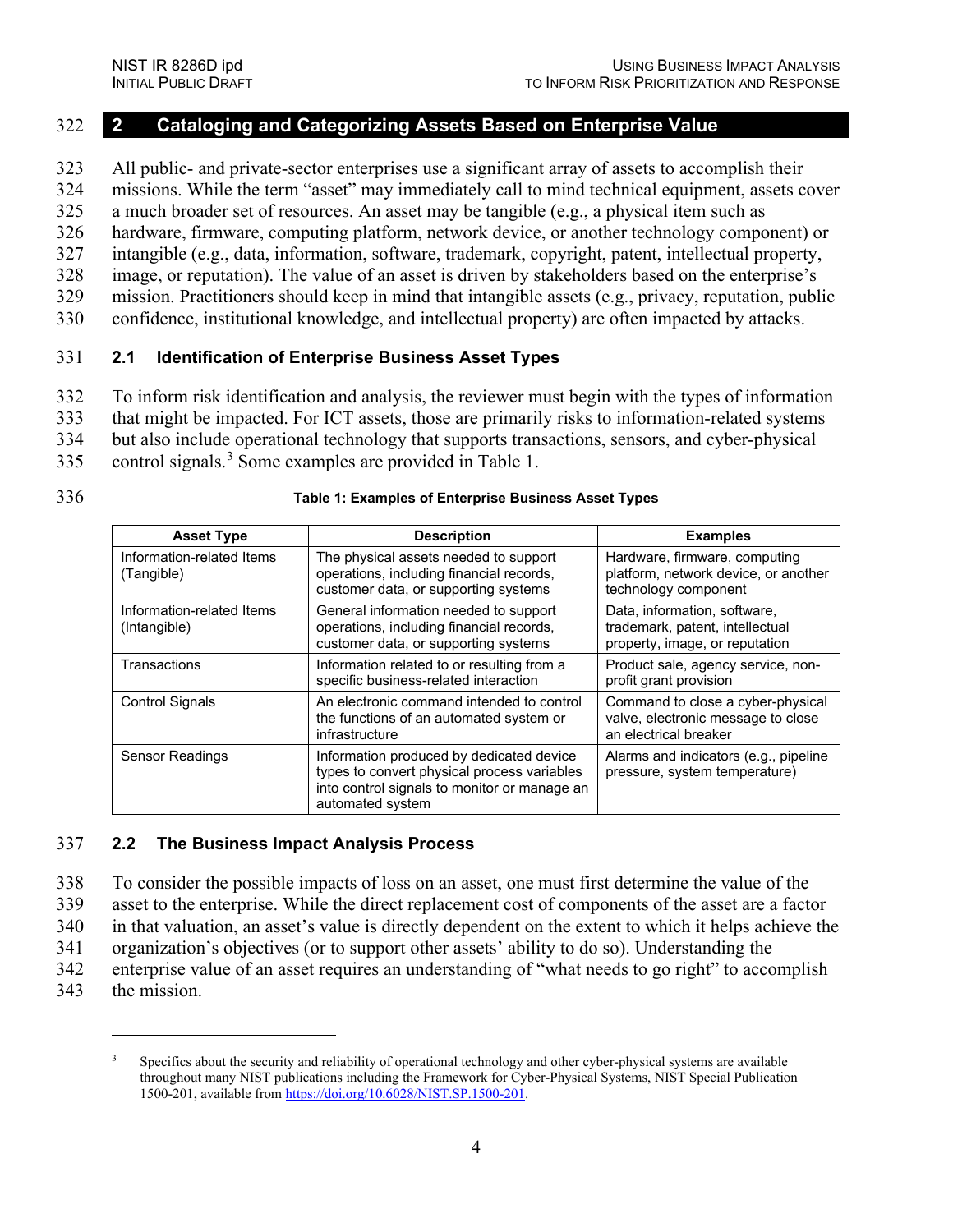- 344 [Figure 1](#page-12-0) illustrates the integration of the business impact analysis process with the cybersecurity
- 345 risk management (CSRM) processes described throughout the NISTIR 8286 series.



# 346

<span id="page-12-0"></span>347 **Figure 1: Integration of BIA Process with Cybersecurity Risk Management**

348 BIA activities, described in more detail below, should be performed on the enterprise and system 349 levels (Level 1 and Level 3). The analysis is highly dependent upon the Level 2 as depicted in

350 Step E of figure 1.

351 The process in [Figure 1](#page-12-0) is described below:

- 352 Step A Based on the enterprise mission, executives identify the systems and services 353 that represent "mission/business-critical functions" that are essential to the successful 354 operation of the enterprise. Based on that list, the executives and senior leaders identify  $355$  the enterprise-level assets<sup>[4](#page-12-1)</sup> that enable those functions. Those assets inherit the 356 criticality/priority of the functions they support.
- 357 Step B Leaders establish and communicate the risk appetite associated with those 358 enterprise assets, and organizational managers determine the resulting risk tolerance.

<span id="page-12-1"></span>The term 'asset' or 'assets' is used in multiple frameworks and documents. For the purposes of this publication, 'assets' are defined as technologies that may comprise an information system. Examples include laptop computers, desktop computers, servers, sensors, data, mobile phones, tablets, routers, and switches. In instances where the authors mean 'assets' as they appear on a balance sheet, the word 'asset' will be proceeded by words such as 'high-level' or 'balance sheet' or 'Level 1' to differentiate context.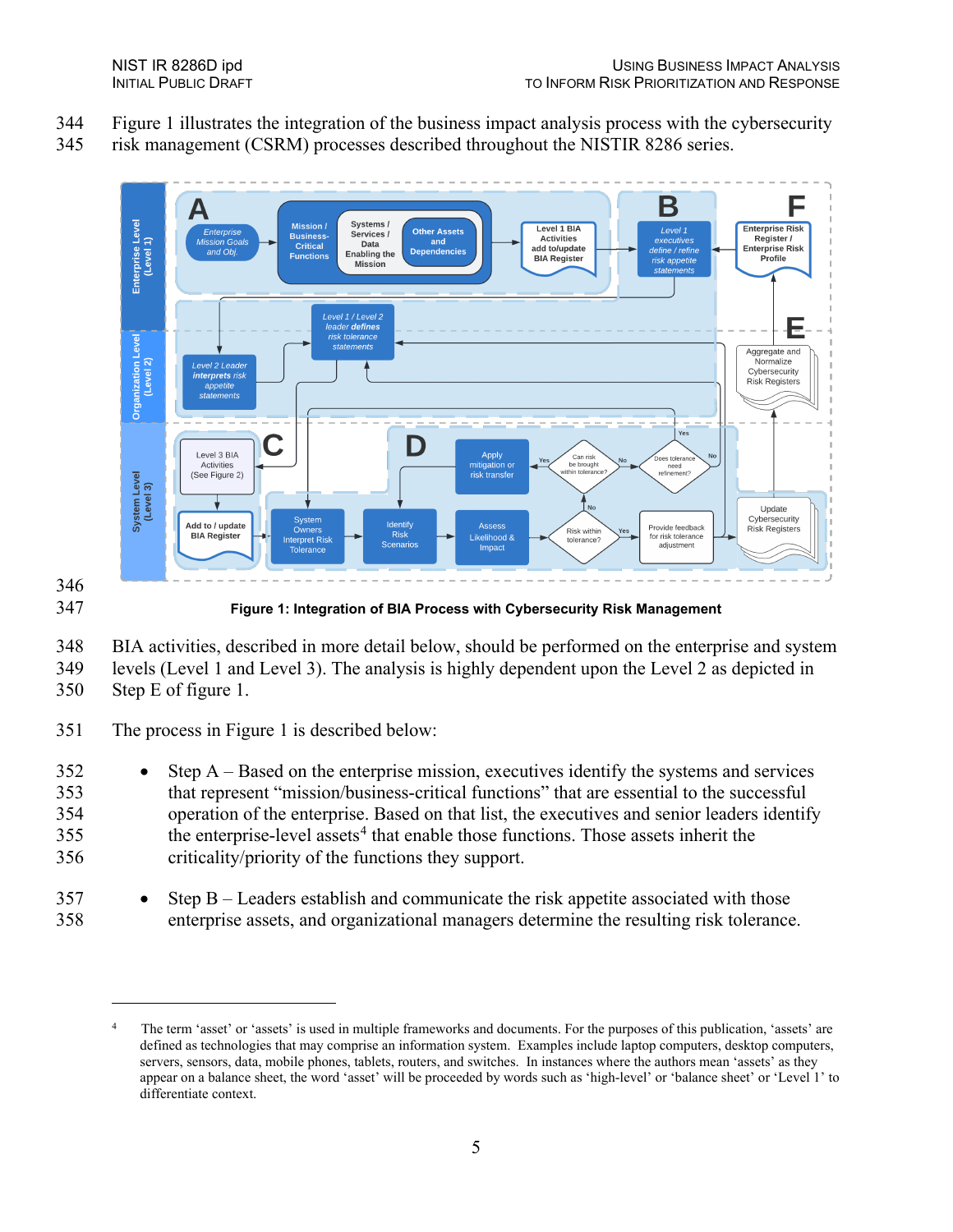

<span id="page-13-0"></span>**Figure 2: Level 3 BIA Activities**

 $59 \rightarrow$  Step C – As part of the CSRM process, the system owner will determine the extent to which every system or activity enables a mission/business-critical function (as illustrated in [Figure 2\)](#page-13-0). The criticality/priority direction<br> $53$  from leaders, expressed through risk appetite/risk 53 from leaders, expressed through risk appetite/risk<br>54 tolerance statements (Step B), is used to help deter- tolerance statements (Step B), is used to help determine<br> $55$  what the impact of losses would be on confidentiality, what the impact of losses would be on confidentiality, integrity, or availability. That impact understanding an integrity, or availability. That impact understanding and<br> $57$  the basis for those determinations are recorded in the the basis for those determinations are recorded in the system BIA Register.

• Step  $D$  – The analysis and results provide the input into the CSRM process illustrated in the diagram and described in NISTIRs 8286A, 8286B, and 8286C.

- Step E Residual risks, particularly those that impact critical and sensitive resources, are highlighted in the Level 2 risk registers as those CSRRs are normalized and aggregated. Of important note is that cybersecurity is one component of technology risk that feeds operational risks (OpRisk).
- 376 Step F Enterprise leaders consider the results of ongoing risk activities reported through Level 2 CSRRs as integrated into an Enterprise Cybersecurity Risk Register (E-CSRR) and assess the aggregate impact of the Level 3 and Level 2 risks. This understanding of the composite impact on "mission/business-critical functions" (including OpRisk) is used to prioritize risk response based on enterprise finance, mission, and reputation consequences.<sup>[5](#page-13-1)</sup> Composite understanding also helps to confirm that risks are within the stated risk appetite or to identify necessary adjustments. If adjustments are necessary, an action plan is created that will result in the appropriate increase or decrease of risk appetite to achieve the appropriate impact levels.

 The BIA activities described in [Figure 1](#page-12-0) Steps A and C provide an opportunity to record information about enterprise assets, their value, and their relationship to enterprise risks. This asset management information supports recommendations from many risk management frameworks, including several from NIST, that encourage the use of an asset registry or repository to provide centralized knowledge management about the technology and data used to support the enterprise mission. For example, Cybersecurity Framework outcomes support an "asset inventory," including hardware, software, external connections or services, and network segments. The Privacy Framework category "Inventory and Mapping" (ID.IM-P) includes inventory outcomes for systems, products, services, organizational roles, data actions and their purposes, data elements, and data processing components. Understanding the many types of assets in use by and for the enterprise helps to evaluate the potential consequences of a loss and supports effective risk response and monitoring.

<span id="page-13-1"></span>Operational risk is discussed more fully in NISTIR 8286C Section 3.1.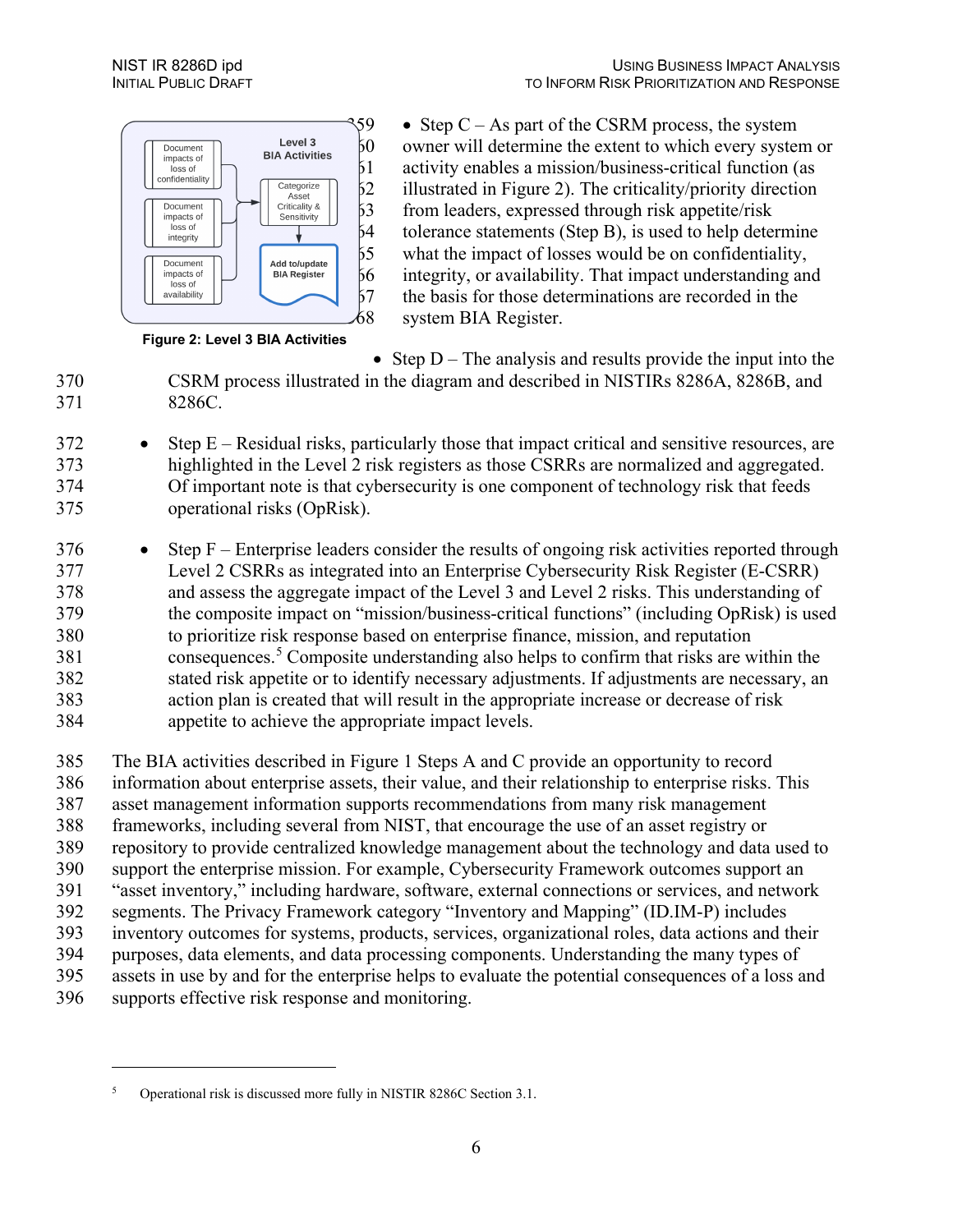Once practitioners have determined the relative importance of various assets to the enterprise

- 398 mission, they can evaluate the impact of a partial or full loss of confidentiality, integrity, or<br>399 availability of those assets. As with other CSRM elements, this analysis (Step C) will be iter
- availability of those assets. As with other CSRM elements, this analysis (Step C) will be iterative
- in that impact analysis will support risk identification, and the understanding of potential risks
- informs impact determination (Step D). As system-level and organization-level CSRRs are
- aggregated and correlated (Step E), enterprise risk managers will use the composite set of information to determine the accuracy of previous risk analyses and assumptions. Specifically,
- risk management plans and results, as portrayed through the aggregated risk registers, provide
- details regarding residual risk, including the anticipated enterprise exposure. The integrated
- understanding of all potential exposure financial, missional, and reputational is recorded in
- the Enterprise Risk Profile (ERP) and helps enterprise leadership make informed risk decisions.
- That enterprise-level understanding also provides leaders with valuable information to support
- the next iteration of the CSRM cycle through criteria for asset classification, past performances
- to inform quantifiable impact analysis, and a refined determination (Step B) of security
- requirements and risk appetite for various asset classes.
- This cycle enables an equilibrium that helps to balance the value of enterprise assets with an
- optimization of resources for operating and protecting those assets given what is known about
- the risks to those assets. Knowledge of asset value is gained throughout the life cycle through
- aggregated risk information, improving leaders' understanding of the potential impact of losses
- to key assets. The value that is recorded in the BIA may extend well beyond replacement costs (a
- traditional measure of cost). For example, while one can calculate the direct cost of research and
- development underlying a new product offering, the long-term losses of the potential theft of that
- intellectual property could have more far-reaching impacts, including future revenue, share
- prices, enterprise reputation, and competitive advantage.
- It is important to remember that although Figures 1 and 2 show a high-level and serial process
- for managing risk, actual CSRM/ERM integration is very dynamic and is rarely this simple. Risk
- conditions change frequently and drastically, so risk managers throughout the enterprise must
- stay in close communication and must be prepared for out-of-cycle adjustments.

# <span id="page-14-0"></span>**2.3 Determining Asset Value to Support CSRM Activities**

- Consistent asset valuation and impact analyses are important elements of enterprise risk strategy.
- Enterprise leaders and their supporting managers review the enterprise mission objectives and
- expected outcomes to develop the risk management strategy for the enterprise. These strategic
- considerations then provide input to consider and calculate the harm that would occur if those
- benefits were reduced or eliminated. The BIA process provides that consistent model for
- determining and documenting the intended value of an asset and the potential harm of a loss to
- that asset. BIA enables the consideration of any types of assets that enable the mission, many of
- which are related to the correct functioning of operational technology and cyber-physical
- systems. It is important to continually evaluate the role of various types of ICT in consideration
- of the harmful effects of any incident that might degrade or disrupt enterprise capabilities or that
- might have deleterious effects on the enterprise's reputation or finances. For example, traditional information technology is almost always important, but it can be equally important to ensure that
- a manufacturing system operates properly or that chemicals flow safely throughout an industrial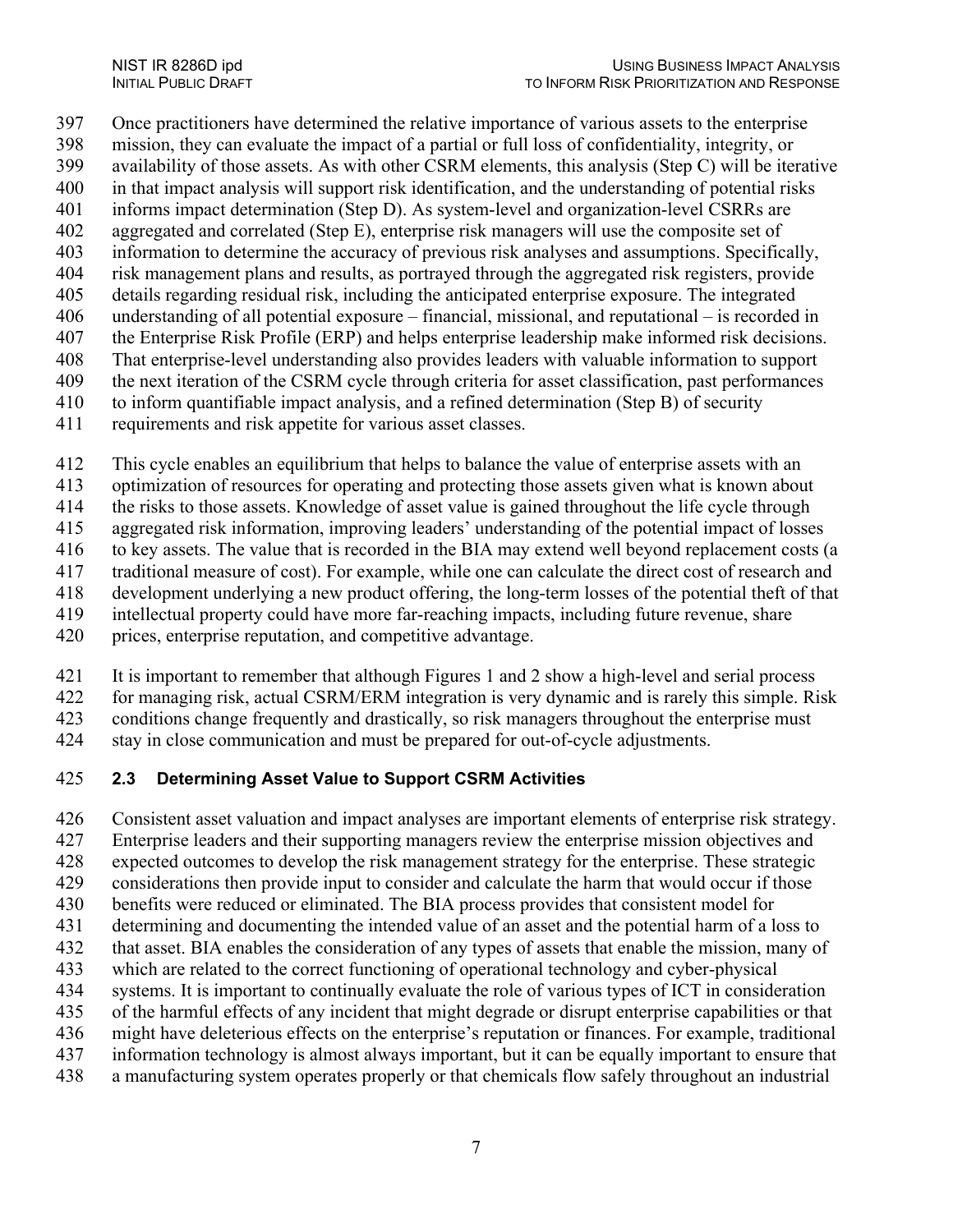- 439 plant. Each of the elements that enable both data and control signals should be included in the 440 BIA.
- 441 By recording the benefits provided by an asset in light of its contribution to the enterprise, the
- 442 potential impacts of a loss to those assets can be determined (see [Figure 3\)](#page-15-1), particularly in terms of: 443
- 444 **Mission** Including direct or indirect support to corporate or agency products and 445 services

#### 446 • **Finance** – Benefits that will improve the enterprise's earnings (net revenue or return on 447 investment for a government entity) or that will support fiscal capital and free cash flow 448 for a business

449 • **Reputation** – Attributes that enable stakeholders (e.g., citizens, shareholders, regulators, 450 partners) to view the enterprise in a favorable light and contribute to its well-being



451

<span id="page-15-1"></span>452 **Figure 3: Impacts of Enterprise Assets for a Business or Agency**

453 By documenting the harmful impacts of losses to enterprise assets, the BIA provides important 454 input into the information security risk assessment process.

### <span id="page-15-0"></span>455 **2.4 Determining Loss Scenarios and Their Consequences**

456 Historically, the BIA provides a consistent method for considering the impacts of disruptions to 457 the delivery of products and services. While disruption (i.e., partial or full loss of availability) is 458 an important impact to consider, the factors described above highlight the need to also consider 459 high-level impacts from losses that occur to confidentiality and integrity. This high-level set of 460 loss scenarios is related to but separate from the detailed risk scenarios that occur as part of the 461 cybersecurity risk management (CSRM) process.

- 
- 462 In preparation for the BIA, the system owner will determine sources of loss to the asset being
- 4[6](#page-15-2)3 discussed.<sup>6</sup> Threat modeling processes, such as the OCTAVE Allegro method, may help to
- 464 develop scenarios about the impacts of critical or sensitive data being disclosed, modified,
- <span id="page-15-2"></span>465 interrupted, or destroyed [\[OCTAVE\]](#page-22-2). These loss scenarios consider the enterprise risk strategy,

<sup>6</sup> For federal systems, the system owner may be a program manager or business/asset owner and may represent the official responsible for the procurement, development, integration, modification, operation, maintenance, and disposal of a system. Non-federal entities may consider this role to be a business manager with oversight of the development, production, and operation of the information resource.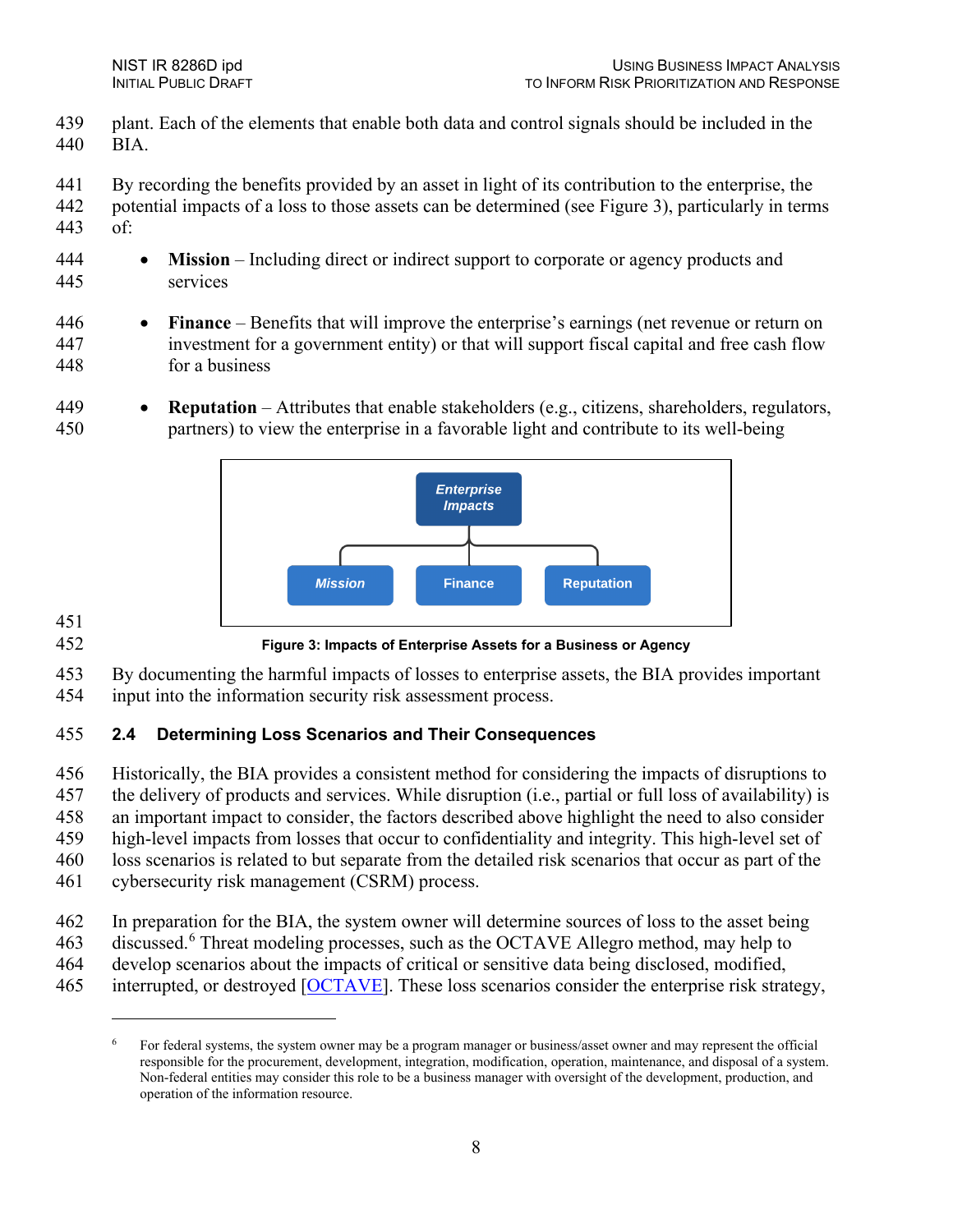- 466 leadership's risk appetite and tolerance, and the mission, finance, and reputation factors
- 467 described in Section 2.3.
- 468 ISO 22317 points out that, to support consistency, many enterprises define a scale to aid in the
- 469 classification or categorization of assets, as determined through the BIA process [\[ISO22317\]](#page-22-3). For
- 470 example, FIPS Publication 199 defines three levels (low, moderate, and high) of potential impact
- 471 on organizations or individuals should there be a breach of security (i.e., a loss of confidentiality,
- 472 integrity, or availability). These levels are determined based upon an assessment of whether a
- 473 loss could be expected to have a limited, serious, or severe adverse effect [[FIPS199\]](#page-22-4).
- 474 Loss scenarios should reflect partial as well as complete losses. It is important to analyze
- 475 "graceful degradation" scenarios and conditions under which assets continue to function but do
- 476 so in a diminished or limited capacity. As described above, these "partial" impacts include
- 477 confidentiality and integrity issues as well as availability. The BIA also offers the opportunity to
- 478 evaluate the potential impact of the timing of a loss event (e.g., threat event frequency, latency,
- 479 and duration), which has a significant influence on the harm that may result.
- 480 Ultimately, these loss scenarios will provide input into the CSRM process, including risk
- 481 scenario identification. NISTIR 8286A describes the need for risk identification as part of a
- 482 broader risk assessment, including for information security risk. It frames risk identification in
- 483 terms of four necessary inputs (parts A through D, as shown in [Figure 4\)](#page-16-0) that should be recorded
- 484 in the risk description cell of a CSRR. Combining these elements into a risk scenario helps to
- 485 provide the full context of a potential loss event. The use of this scenario-based approach helps
- 486 ensure comprehensive risk identification by considering many types of physical and logical
- 487 events that might occur.



- 488
- 

<span id="page-16-0"></span>489 **Figure 4: Elements of Information Risk Identification (from NISTIR 8286A)**

- 490 The completion of the risk description column is composed of four activities that are detailed in 491 NISTIR 8286A, Subsections 2.2.1 through 2.2.4. The activities include:
- 492 Part A Identification of the organization's relevant assets and their valuation
- 493 Part B Determination of potential threats that might jeopardize the confidentiality, 494 integrity, and availability of those assets
- 495 Part C Consideration of vulnerabilities or other predisposing conditions of assets that 496 make a threat event possible
- 497 Part D High-level evaluation of the potential consequences if the threat source (part B) 498 exploits the weakness (part C) against the organizational asset (part A)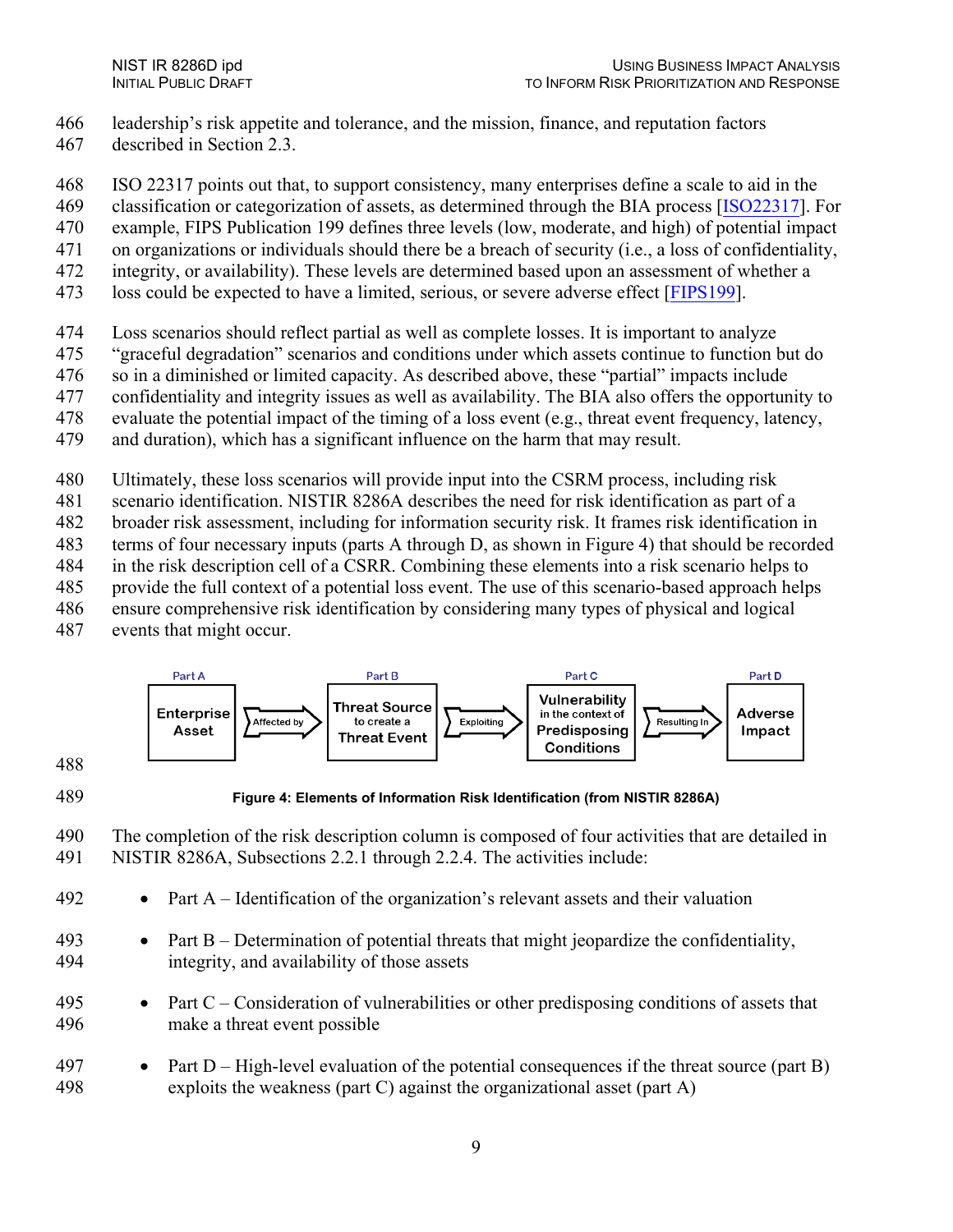- Information learned while developing the loss scenarios helps to complete Part D of the risk
- scenario development, as depicted in [Figure 4](#page-16-0) By determining the various adverse impacts that
- might occur whether by intentional attacks, natural events, or inadvertent errors the enterprise
- will be able to support effective assessment, response, communications, and monitoring of
- information security risks. Notably, the goal is not to determine the probability that such a risk
- could occur since that exercise is part of risk analysis. Rather, the analysis of business impact is
- to predetermine what the various effects might be in order to enable risk managers to decide how
- critical and sensitive a particular business system is. Similar considerations apply to cyber-
- physical systems and operational technologies.
- The risk management process relies on this foundation of asset categorization, enabling a tailored
- and cost-effective approach to balancing risk and reward. Business impact drives categorization
- (sometimes called asset classification), which drives risk identification, which will later inform
- risk response, risk monitoring, and communication.
- Risk managers use their understanding of potential impacts to create the risk identification
- scenarios that are recorded in the risk description column of the CSRR and to the record impact
- value in the CSRR impact column. This information is recorded in the risk detail record (RDR),
- including the primary adverse impact, secondary adverse impact, and other relevant fields within
- that template.
- Since business impact is directly based on the effect that uncertainty will have on key enterprise
- functions, the analyst must gain the guidance of senior leadership regarding the determination of
- assets that are critical or sensitive. The relative importance of each enterprise asset (and its
- interdependencies and interconnections) will be a necessary input for considering the impact
- 521 portion of the risk description (Part D in Figure 4) in the CSRR. Through these processes, a BIA
- supports communication and the prioritization of an enterprise approach to protecting and
- monitoring critical and sensitive assets (e.g., high value assets, or HVAs) in light of the
- enterprise's mission.

#### <span id="page-17-0"></span>**2.5 Business Impact Analysis in Terms of Criticality and Sensitivity**

- Based on the information stored, transmitted, or processed by the asset being analyzed, risk
- managers can determine the criticality and sensitivity of the system. The level of criticality can
- be calculated by examining the detailed harms that would result from the loss of availability of
- that asset. Similarly, the level of sensitivity can be calculated by examining the detailed harms
- that would result from the loss of integrity or confidentiality of that asset. The factors that
- determine severity are directly tied to the enterprise strategy (including the risk management
- strategy).
- As with all risk management activities, the impact analysis processes are iterative. Value
- determination will depend on the impact of a loss of the asset, which will be determined by the
- threat and vulnerability scenarios. Actual risk analysis of a scenario can be performed using
- many methodologies, including root cause analysis, event trees, fault trees, bowtie diagrams, and
- failure mode effects analysis (FMEA) or failure modes, effects, and criticality analysis
- (FMECA). NISTIR 8286A details methods for determining the likelihood of a scenario using
- these and other methods, as well as for using simulation (e.g., the Monte-Carlo technique) to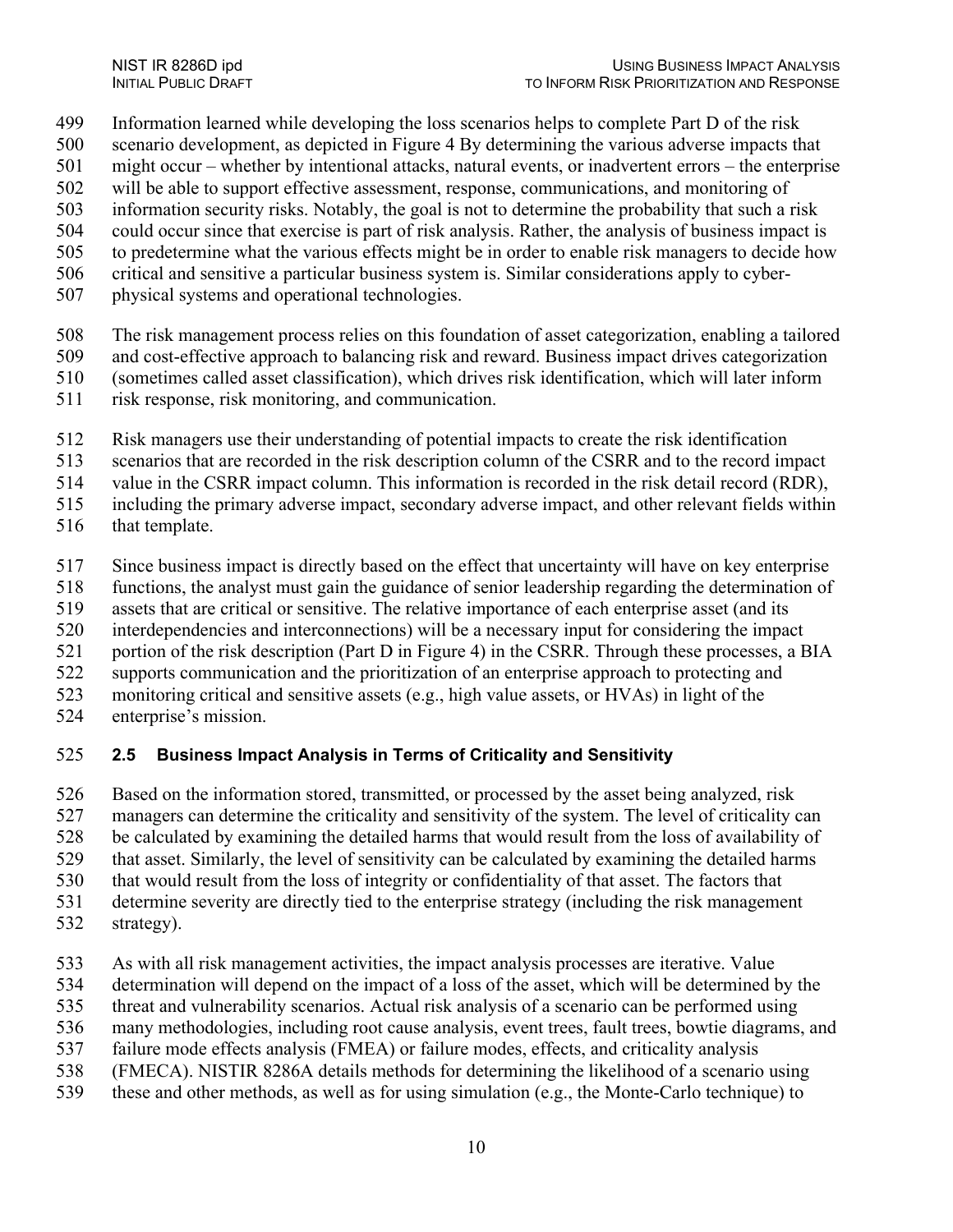- calculate probability. A key benefit of using such methodologies is the ability to better quantify
- 541 the criticality and sensitivity of an enterprise asset rather than using vague qualifiers.
- The BIA does not directly address the identified risks, but the BIA-determined criticality and
- sensitivity of a system will certainly influence risk management requirements and thereby drive
- CSRM prioritization and risk remediation. For example, if the risk analysis indicates that failure
- is probable for aging or obsolescent critical infrastructure, upgrades to or replacement of that
- infrastructure may become a priority.

#### <span id="page-18-0"></span>**2.6 Using a BIA to Record Interdependencies**

- A valuable benefit of a BIA is that it provides an opportunity to record interdependencies and
- their influence on enterprise benefits and risks. For example, a network router will have
- significant enterprise importance if it enables a vital sales website. One of the most common uses
- of a BIA is to record critical systems and identify the underlying infrastructure on which those
- systems depend.
- The BIA enables a much broader understanding, however. In the cybersecurity realm, use of the
- BIA has historically been limited to calculations of quality-based and time-based objectives for
- incident handling (including continuity of operations and disaster recovery). Because the BIA

serves as a nexus for understanding risk (which is simply the measurement of uncertainty on the

- "system" impacted), it can be used to:
- Determine appropriate risk appetite and tolerance values as part of enterprise risk 559  $strategy;7$  $strategy;7$
- Develop performance and risk metrics that can be used to communicate and monitor CSRM activities, including those measures that have been determined to be key performance indicators (KPIs) and key risk indicators (KRIs);
- Aid in the classification or categorization of systems (and components of systems);
- Enable the escalation of risk notification, response, and related decisions;
- Support risk management requirements for the systems considered within the BIA; and
- Enable effective monitoring based on the criticality and sensitivity of the systems recorded.
- Expanding the use of the BIA to include confidentiality and integrity considerations helps to
- support a comprehensive risk analysis and, thus, improves CSRM effectiveness. The basis of
- <span id="page-18-1"></span>asset valuation on enterprise impact helps to better align risk decisions with the enterprise risk

 OMB Circular A-123 defines risk appetite as "the broad-based amount of risk an organization is willing to accept in pursuit of its mission/vision. It is established by the organization's most senior level leadership and serves as the guidepost to set strategy and select objectives." The same document defines *risk tolerance* as "the acceptable level of variance in performance relative to the achievement of objectives."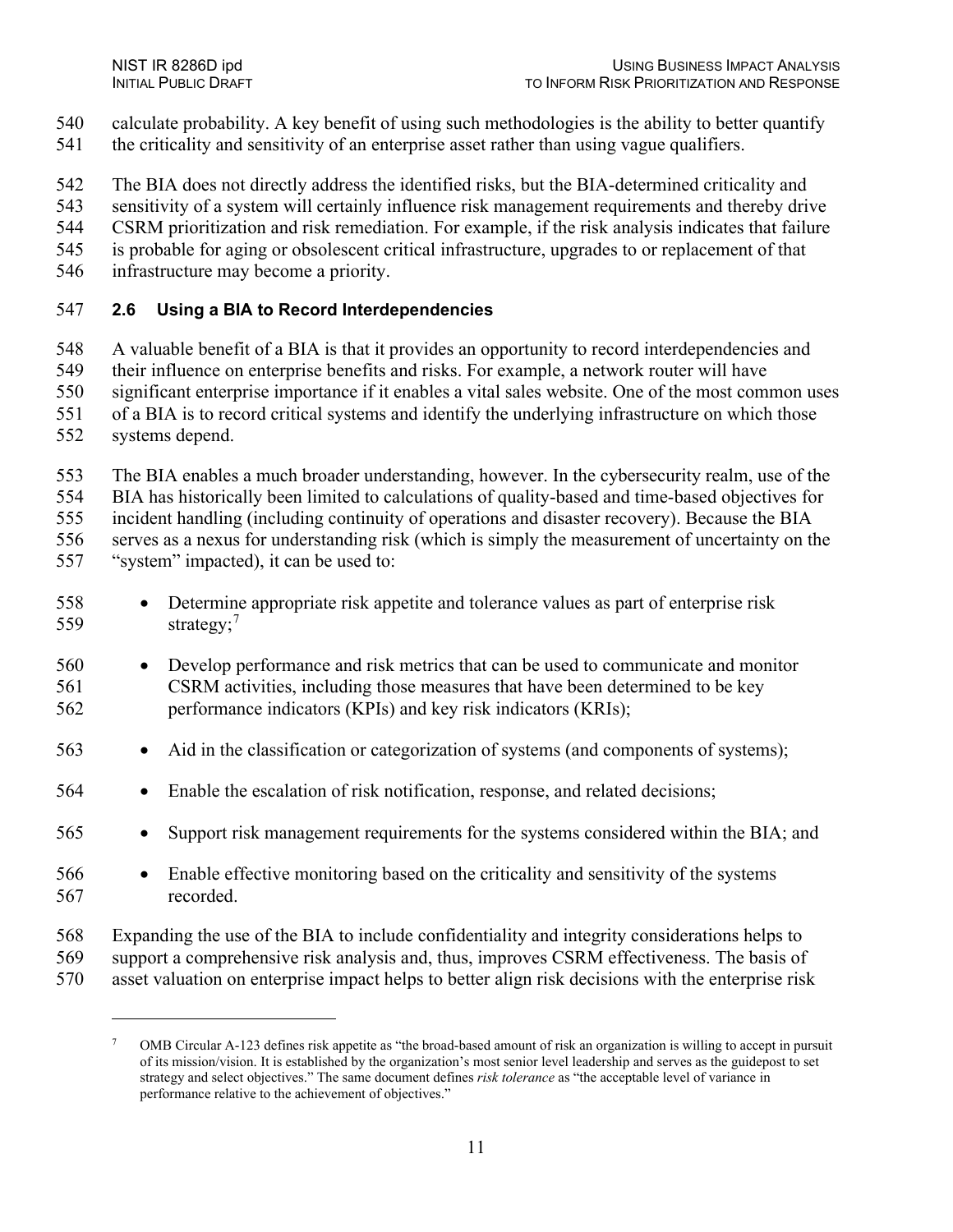- 571 strategy. As illustrated in [Figure 1,](#page-12-0) CSRM/ERM integration helps to complete the cycle by
- 572 informing future iterations of impact analysis based on previous information gained through
- 573 CSRR aggregation. As organizational and enterprise leaders gain an understanding of the
- 574 aggregate risk exposure and potential composite impact, they can use that information to adjust
- 575 risk expectations (and possibly adjust business impact guidance to ensure an ongoing balance
- 576 between asset value, resource optimization, and risk considerations).

#### <span id="page-19-0"></span>577 **2.7 Consistent Business Impact Analysis Through an Enterprise Approach**

- 578 The use of a consistent BIA template throughout the enterprise helps ensure that assets are
- 579 similarly categorized by all parties. Because valuation can be subjective, a documented
- 580 methodology supports prioritization and risk management by all participants.
- 581 The use of a common methodology also supports enterprise communication and collaboration to
- 582 better understand what constitutes sensitivity and criticality in each enterprise's unique context.
- 583 An example of such a methodology is described in the *Criticality Analysis Process Model*,
- 584 [\[NISTIR8179\]](#page-22-5). This model includes top-down and bottom-up analyses, connecting different
- 585 levels of the enterprise to support consistent and comprehensive assessments. NISTIR 8179 uses
- 586 the term "baseline criticality," which *Supply Chain Risk Management Practices for Federal*
- 587 *Information Systems and Organizations*, NIST Special Publication (SP) 800-161, defines as,
- 588 The identification of system and its components, whether physical or logical, that 589 are considered critical to an organization's mission. The reduced functional 590 capability, incapacity, or destruction of such systems and components would have 591 a significant adverse impact on an organization's operations (including mission, 592 functions, image, or reputation), assets, individuals, other organizations, and the 593 Nation. [\[SP800-161R1\]](#page-22-6)
- 594 Similarly, *Security and resilience Business continuity management systems Guidelines for*
- 595 *business impact analysis,* ISO/TS 22317:2021, describes methods for documenting and
- 596 monitoring business system value, although it focuses primarily on availability considerations.
- 597 Notably, business impact is based on understanding the impact of losses on a critical or sensitive
- 598 "system." As described in Section 1, losses can range from a minor inconvenience to a partial
- 599 disruption to a catastrophic disaster, so it is helpful to use risk analysis techniques to simulate
- 600 and record these ranges. In many cases, an enterprise will continue to use networked systems
- 601 even during a compromise. Impact and loss should not be seen as binary states but rather factors
- 602 to use as inputs to the risk register and outputs to risk monitoring.
- 603 The term "system" could indicate one of many things comprised of some combination of
- 604 physical infrastructure, including hardware, software, firmware, communications/data flow, and
- 605 external equipment or services. Notably, many enterprise assets are "systems of systems."
- 606 Because these particular systems are complex and interconnected, they are noteworthy from a
- 607 risk perspective.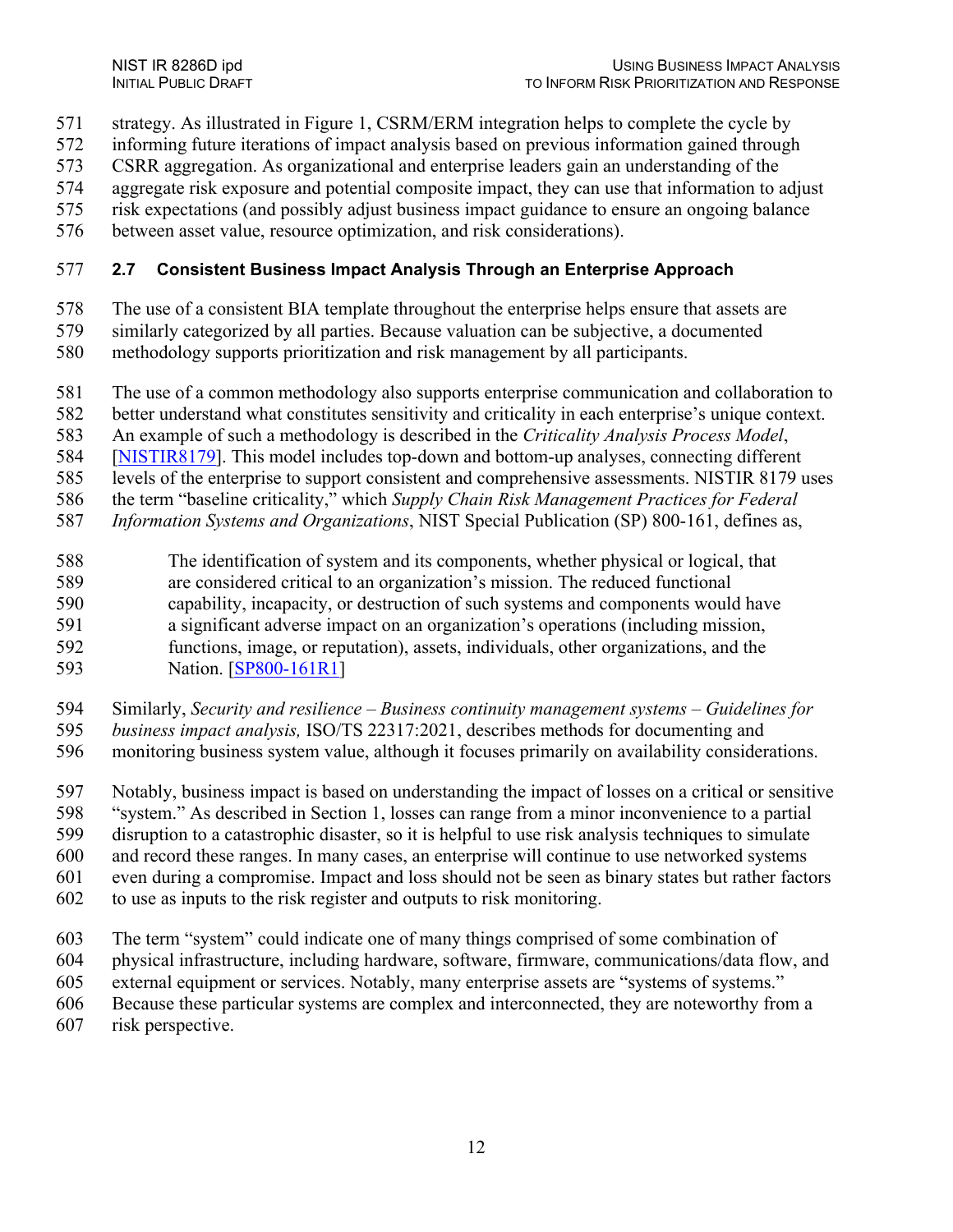#### <span id="page-20-0"></span>**2.8 Using a BIA to Support an Enterprise Registry of System Assets**

The BIA also enables a centralized registry of important asset management information. This

*asset register* enables review, monitoring, and communications about the characteristics of the

asset (e.g., system, service, facility). The asset register also enables the documentation of contact

information for those in various roles – information that can be helpful during risk assessment

- and incident handling. Example contact information might include:
- Sponsor or business owner responsible for the asset
- System owner
- System operator or administrator(s)
- Security contacts
- Privacy contacts
- Characteristics of the physical devices (or services)
- Since asset management is an important element of cybersecurity risk management, this
- information is quite valuable for protecting the asset, detecting cyber events, responding quickly
- to potential issues, and recovering services when necessary.
- Cybersecurity incident responders often need readily available information regarding affected
- enterprise systems. The enterprise registry of business systems is a vital source of information
- about the systems and services that might be impacted by a cybersecurity event, the sensitivity
- and criticality of those assets, and important information about how to contact relevant
- stakeholders. As system owners and risk practitioners gain knowledge throughout the
- CSRM/ERM integration cycle, the information in the asset registry must be updated to improve
- risk identification, accurate exposure consideration (based on realistic calculations of harmful
- impacts), and effective risk response. Proper maintenance also enables comparison of the asset
- register information to the CSRR and the enterprise risk register (ERR).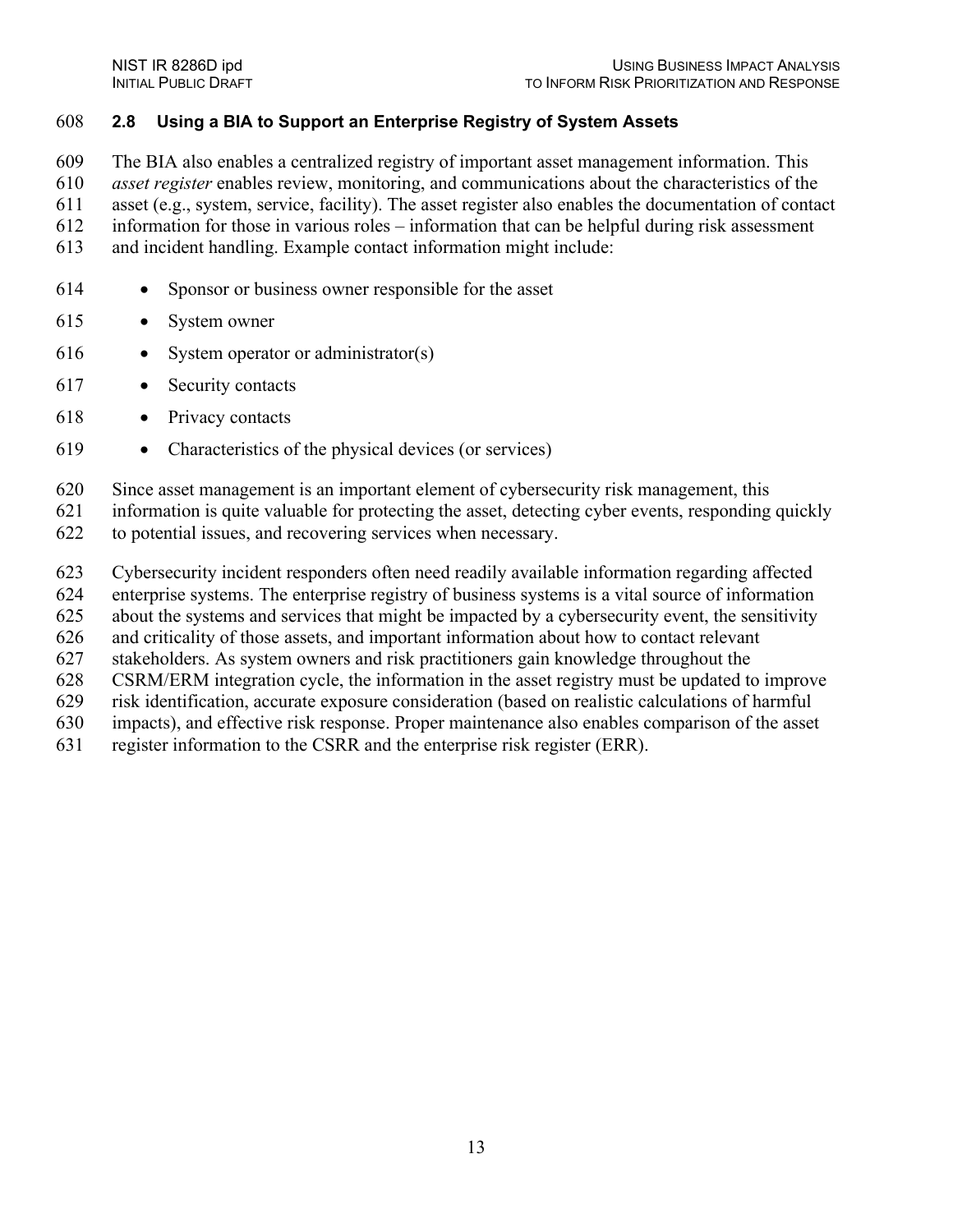#### <span id="page-21-0"></span>632 **3 Conclusion**

633 While business impact analysis has historically been used to determine availability requirements 634 for business continuity, the process can be extended to provide broad understanding of the 635 potential impacts to the enterprise mission from any type of loss. The management of enterprise 636 risk requires a comprehensive understanding of the mission-essential functions (i.e., what must 637 go right) and the potential risk scenarios that jeopardize those functions (i.e., what might go 638 wrong).

- 639 Enterprise leaders need a methodology to determine which assets enable the achievement of
- 640 mission objectives and to evaluate the factors that render assets as critical and sensitive. Based
- 641 on those factors, enterprise leaders provide risk directives (i.e., risk appetite and tolerance) as 642 input to the BIA. System owners then apply the BIA to developing asset categorization, impact
- 643 values, and requirements for the protection of critical or sensitive assets. The output of the BIA is
- 644 the foundation for ERM/CSRM process, as described in the NISTIR 8286 series, and enables
- 645 consistent prioritization, response, and communication regarding information security risk.
- 646 Public- and private-sector enterprises must maintain a continual understanding of potential
- 647 business impacts, the risk conditions that might lead to those impacts, and the steps being taken
- 648 (as recorded in various risk registers and, ultimately, in the ERP). In many cases, when a
- 649 company or agency is asked about risks, they are actually being asked to describe potential
- 650 impacts. An example of this is reflected in publicly traded enterprises' annual reports where the
- 651 first section describes the mission and business and the next section (Risk Factors) describes
- 652 potential events that might have a material adverse effect on the enterprise's financial position,
- 653 its ability to operate, or its corporate cash flow. Similar reports occur among public-sector
- 654 agencies and their administrative or legislative overseers. Adverse impacts can impair agency 655 funding and missions, so the BIA is equally important for public service enterprises.
- 
- 656 Use of the BIA methodology to categorize the criticality and sensitivity of enterprise assets
- 657 enables effective risk management and the subsequent integration of reporting and monitoring at
- 658 the enterprise level to ensure that risk and resource utilization are optimized in light of the value
- 659 of those assets.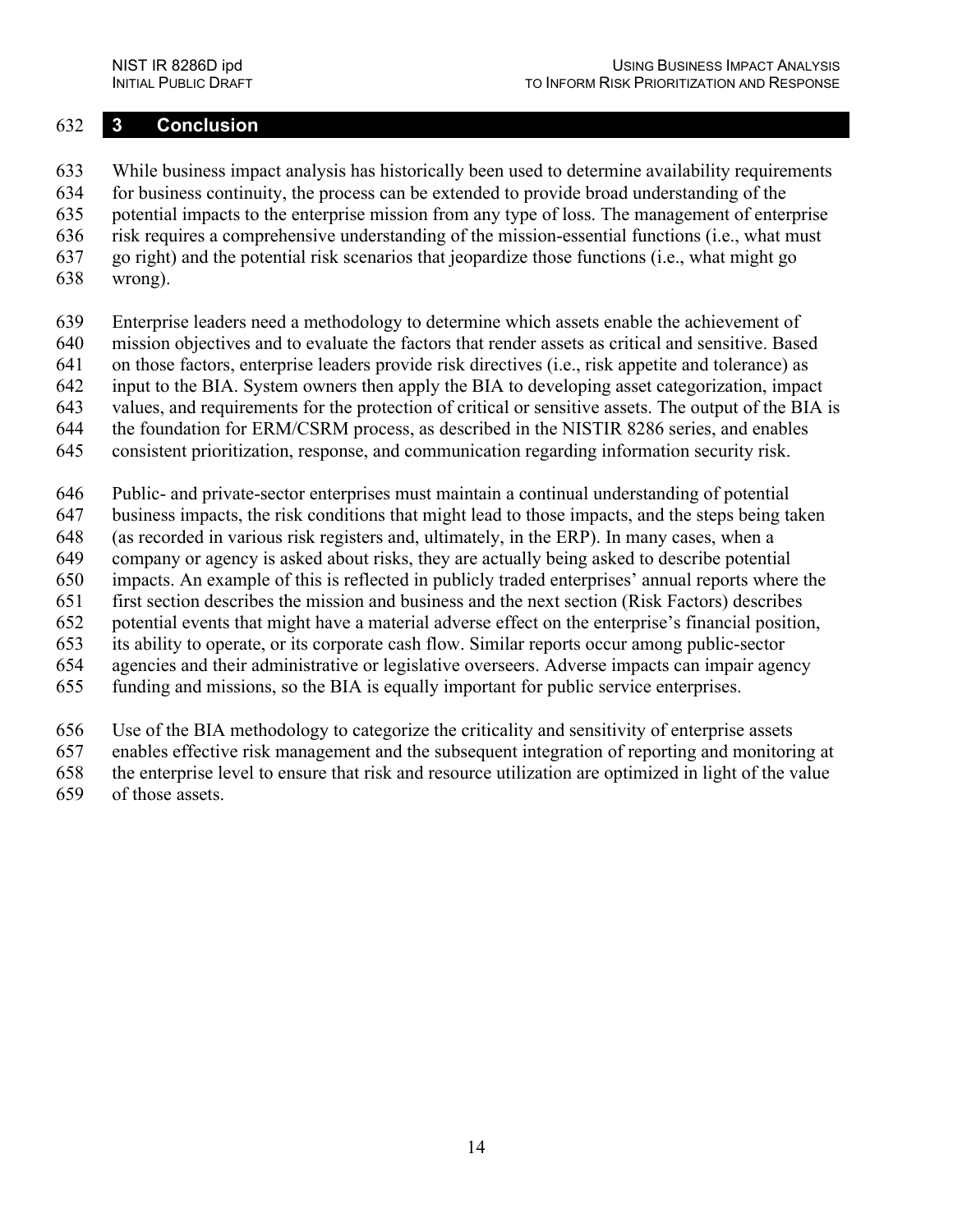#### <span id="page-22-1"></span>660 **References**

- <span id="page-22-3"></span><span id="page-22-2"></span><span id="page-22-0"></span>661 The following external publications were referenced in this report.
	- [NISTIR8286] Stine K, Quinn S, Witte G, Gardner RK (2020) Integrating Cybersecurity and Enterprise Risk Management (ERM). (National Institute of Standards and Technology, Gaithersburg, MD), NIST Interagency or Internal Report (IR) 8286.<https://doi.org/10.6028/NIST.IR.8286>
	- [OCTAVE] Software Engineering Institute (2007) Introducing OCTAVE Allegro: Improving the Information Security Risk Assessment Process. (Software Engineering Institute, Pittsburgh, PA), Technical Report CMU/SEI-2007- TR-012. Available at [https://resources.sei.cmu.edu/asset\\_files/TechnicalReport/2007\\_005\\_001\\_](https://resources.sei.cmu.edu/asset_files/TechnicalReport/2007_005_001_14885.pdf) [14885.pdf](https://resources.sei.cmu.edu/asset_files/TechnicalReport/2007_005_001_14885.pdf)
	- [ISO22317] International Organization for Standardization/International Electrotechnical Commission (2021) ISO/TS 22317:2021 *Security and resilience — Business continuity management systems — Guidelines for business impact analysis* (ISO, Geneva, Switzerland). Available at<https://www.iso.org/standard/79000.html>
	- [SP800-161R1] Boyens J, Smith A, Bartol N, Winkler K, Holbrook A, Fallon M (2022) Cybersecurity Supply Chain Risk Management Practices for Systems and Organizations. (National Institute of Standards and Technology, Gaithersburg, MD), NIST Special Publication (SP) 800-161r1. <https://doi.org/10.6028/NIST.SP.800-161r1>
	- [FIPS199] National Institute of Standards and Technology (2004) Standards for Security Categorization of Federal Information and Information Systems. (U.S. Department of Commerce, Washington, DC), Federal Information Processing Standards Publication (FIPS) 199. <https://doi.org/10.6028/NIST.FIPS.199>
	- [NISTIR8179] Paulsen C, Boyens JM, Bartol N, Winkler K (2018) Criticality Analysis Process Model: Prioritizing Systems and Components. (National Institute of Standards and Technology, Gaithersburg, MD), NIST Interagency or Internal Report (IR) 8179.<https://doi.org/10.6028/NIST.IR.8179>

<span id="page-22-6"></span><span id="page-22-5"></span><span id="page-22-4"></span>662